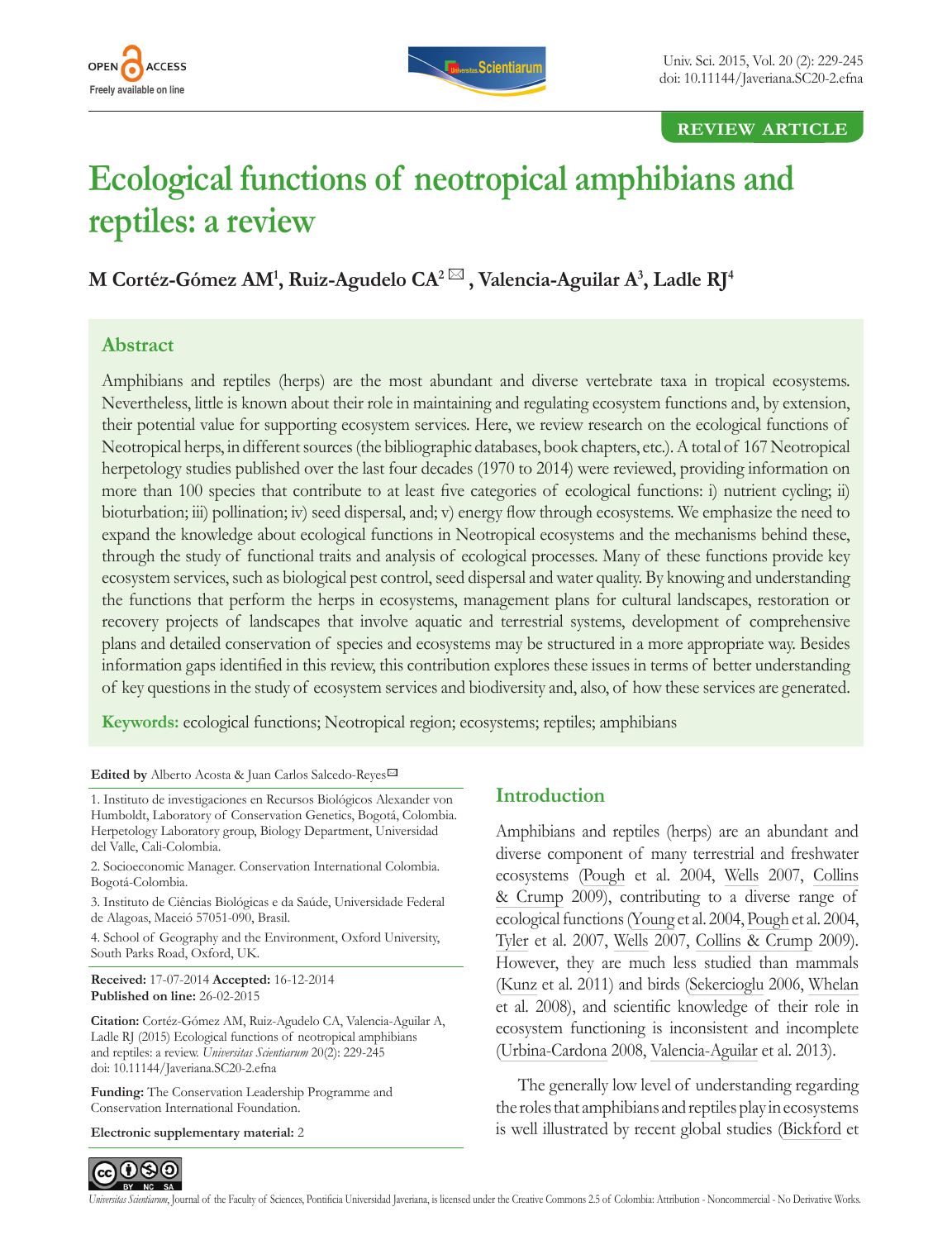<span id="page-1-0"></span>al. 2010, [Hocking & Babbitt](#page-13-0) 2014). In response to evidence of rapid population declines of amphibians and reptiles worldwide ([Rueda-Almonacid](#page-14-0) 1999, [Gibbons](#page-12-0) et al. 2000, [Lips](#page-13-0) et al. 2006, [Reading](#page-14-0) et al. 2010), the International Union for the Conservation of Nature (IUCN) carried out a global evaluation and established criteria for determining the degree of threat to species of amphibians [\(Stuart](#page-15-0) et al. 2004), and a similar approach has been recently applied to reptiles ([Böhm](#page-11-0) et al. 2012). Both studies identified considerable data shortfalls, and these were particularly apparent in the Neotropics - this region contain the largest number of amphibian species (49.2%) and has suffered the highest rates of population decline (63.1%) [\(Stuart](#page-15-0) et al. 2004).

The rapid and ongoing reduction of herp species richness worldwide has added urgency to efforts to understand the ecological roles that they play within ecosystems ([Stuart](#page-15-0) et al. 2004, [Lips](#page-13-0) et al. 2006, [Connelly](#page-11-0) et al. 2011). The present work contributes to this goal by providing a heuristic framework for categorizing the functions of amphibians and reptiles in Neotropical ecosystems. Previously we explored the benefits to human society provided by elements of the neo-tropical herpetofauna ([Valencia-Aguilar](#page-15-0)  et al. 2013), here we explore their ecological roles; acknowledging these are not mutually exclusive. It is essential to understand the functional processes behind the ecosystem services, this new contributions seek to contribute to these gaps in knowledge. We describe the research trends of the past 20 years, identifying information gaps with respect to specific ecosystem functions and defining future investigation topics. As such, we aim to provide a robust database platform for future studies on how herps affect ecosystem functioning in the Neotropics, and how they are responding to the ongoing environmental changes within these ecosystems.

## **Materials and methods**

This study was based on a review of the literature about the ecological functions of amphibians and reptiles in Neotropical ecosystems. Here, the term "function" denotes the relation between the parts (taxa) and the system, understood as the functions or roles that organisms perform within a system ([Jax](#page-13-0) 2005).

**Sources of information:** Information was compiled from the following sources: a) the bibliographic databases ISI WEB OF KNOWLEDGE, JSTOR, EBSCO, Science Direct, SCOPUS, and Google Scholar; b) Book chapters containing information on Neotropical herps, and; c) Information provided by researchers. The search for information was restricted with keywords and boolean connectors (AND, OR). The following search words or terms were used: ecosystem function, ecological function, amphibian, reptile, tadpole, frog, toad, caecilian, salamander, lizard, snake, caiman, turtle, tortoise, role, bioturbation, decomposition, primary/secondary production, sediment, consumption, nutrient cycling, nutrient flow, excretion, biological control, mosquito control, diet, predation, food habit, seed dispersal, seed ingestion, dispersers, frugivore, saurocory, pollination, foraging, and flower.

**Compilation of information:** Studies published over the last four decades (1970 to 2014) and conducted in the 32 countries were compiled into a data matrix and analyzed by geographic region, year of publication, taxon (the study follows the current nomenclature for amphibians [[Frost](#page-12-0) 2011] and reptiles [\[Uetz](#page-15-0) 2012]), type of experiment (field or laboratory), year of the study and ecological function.

## **Results and discussion**

The total number of studies compiled resulted in 167, corresponding to: 67 % on amphibians and 33 % on reptiles. Most studies (76 %) were based in South America, followed by Central America (14 %) and the Caribbean (10 %) (**[Figure 1](#page-2-0)**). The vast majority (95%) of the sources were from electronic databases, 4.35% from libraries and less than 1% was provided by researchers.

Several studies of ecological functions of amphibians and reptiles were grouped into the following five categories: nutrient cycling, energy flow through trophic chains (as predator and prey), bioturbation, seed dispersal, and pollination (**[Table](#page-2-0)  [1](#page-2-0)**), showing that the numbers of publications on these themes have increased considerably in recent years (**[Figure 2](#page-2-0)**). Moreover, in the focus of the research, distinct historical trends were observed: in the 1970s, there was an emphasis on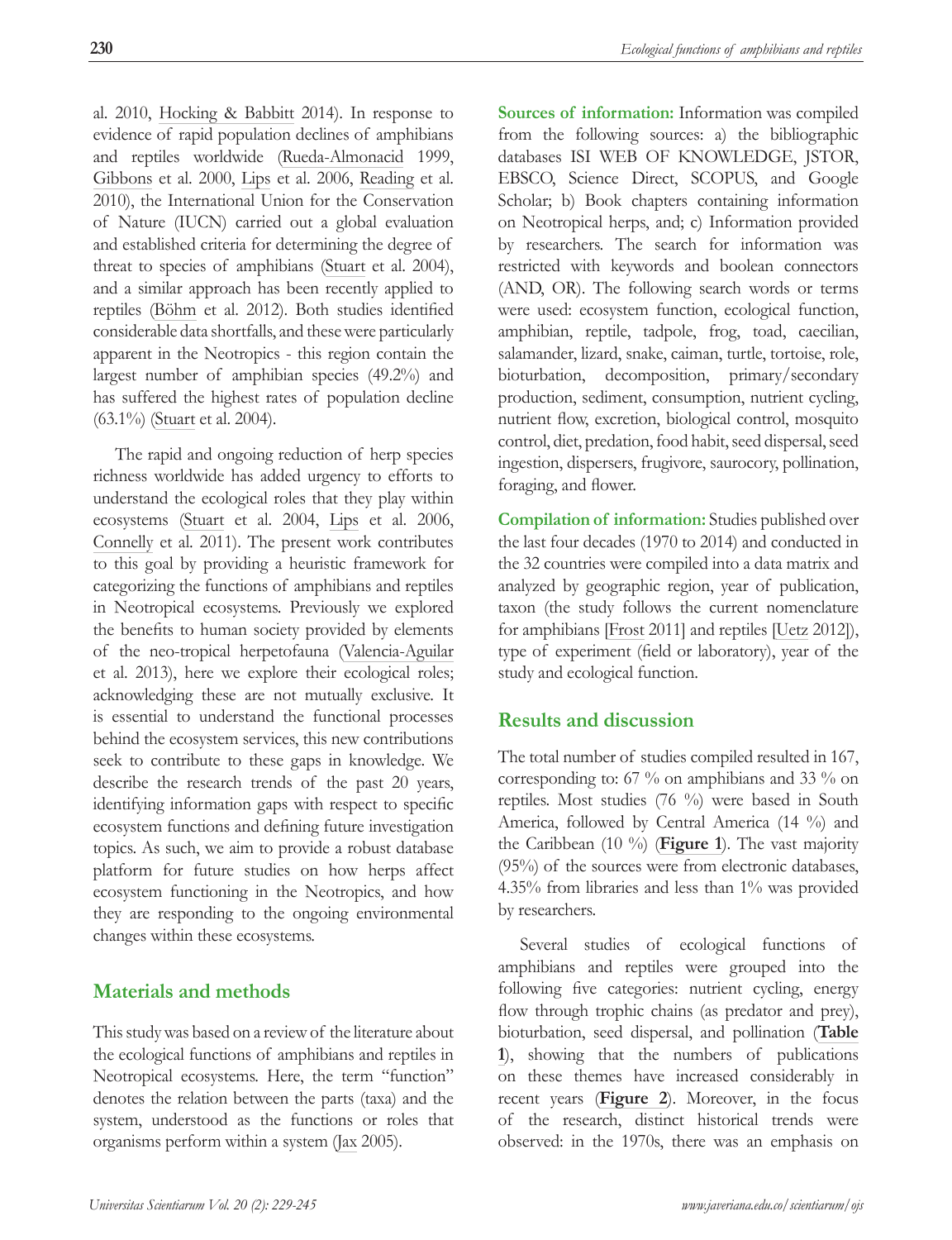<span id="page-2-0"></span>

Fig. 1. Geographical origin of studies on Neotropical amphibians and reptiles.

nutrient cycling and energy flow through trophic chains. Studies performed in the 1980s began to discuss the role of herps in seed dispersal and by the 1990s, bioturbation arose as a distinct research topic. Finally, in the 2000s there was an increase in the number of studies focused on energy flow and seed dispersal. In this last decade some researchers also began discussing the role of reptiles (turtles and



**Fig. 2.** Number of studies from the last four decades on the ecological functions of amphibians and reptiles in the Neotropics.

lizards mainly) in the pollination of plants (mainly in insular ecosystems).

**Table 1.** Number of studies evaluating the ecological functions of amphibians and reptiles in Neotropical ecosystems.

| Ecological<br>function                |                        | Number of studies<br><b>Amphibians Reptiles</b> |                | Species number<br><b>Amphibians Reptiles</b> |                | References                                                                                                                                                                                                                                                                                                                                                                                                                                                                                                                     |  |  |
|---------------------------------------|------------------------|-------------------------------------------------|----------------|----------------------------------------------|----------------|--------------------------------------------------------------------------------------------------------------------------------------------------------------------------------------------------------------------------------------------------------------------------------------------------------------------------------------------------------------------------------------------------------------------------------------------------------------------------------------------------------------------------------|--|--|
|                                       | Nutrient cycling       | 3                                               |                | 2                                            | 1              | Fitkau (1970), Beard et al. (2002, 2003), Connelly et al. (2011)                                                                                                                                                                                                                                                                                                                                                                                                                                                               |  |  |
| Bioturbation                          |                        | 5                                               | $\overline{0}$ | $\overline{4}$                               | $\theta$       | Flecker et al. (1999), Arias et al. (2002), Ranvestel et al. (2004), Connelly et al. (2008),<br>Colon-Gaud et al. (2010)                                                                                                                                                                                                                                                                                                                                                                                                       |  |  |
| Pollination                           |                        | $\left( \right)$                                | $\overline{2}$ | $\overline{0}$                               | 1              | Sazima & Sazima (2005), Sazima et al. (2009)                                                                                                                                                                                                                                                                                                                                                                                                                                                                                   |  |  |
| Seed dispersal                        |                        | 2                                               | 17             |                                              | 18             | Da Silva et al. (1989), Da Silva & Britto-Pereira (2006), Iverson (1985), Fialho (1990),<br>Traveset (1990), Cortes-Figueira et al. (1994), Moll & Jansen (1995), Willson et al. (1996),<br>Varela & Bucher (2002), Castro & Galetii (2004), Celedón-Neghme et al. (2005, 2008),<br>Strong & Fragoso (2006), Guzmán & Stevenson (2008), Jerozolimski et al. (2009), Rivera<br>(2010), Sadeghayobi et al. (2011), Blake et al. (2012)                                                                                           |  |  |
| Energy flow through<br>trophic chains | <b>as</b><br>predators | 20                                              |                | 17                                           | $\overline{4}$ | Spielman & Sullivan (1974), Heyer et al. (1975), Henderson et al. (1987),<br>Pérez-Higareda et al. (1989), Michaud & Dixon (1989), Spiller & Shoener (1990, 1997),<br>Dial & Roughgarden (1995), Marques & Sazima (1997), Da Costa et al. (1998),<br>Duarte et al. (1999), Rodriguez & González (2000), Bernarde et al. (2000), Wild (2001),<br>Peltzer & Lajmanovich (2003), Verdade et al. (2000), Vaz-Silva et al. (2003),<br>Zuffi (2004), Peltzer et al. (2005), Attademo et al. (2005, 2007a, b), De Souza et al. (2009) |  |  |
|                                       | as prey                | 78                                              | 23             | 74                                           | 19             | Suppl.1                                                                                                                                                                                                                                                                                                                                                                                                                                                                                                                        |  |  |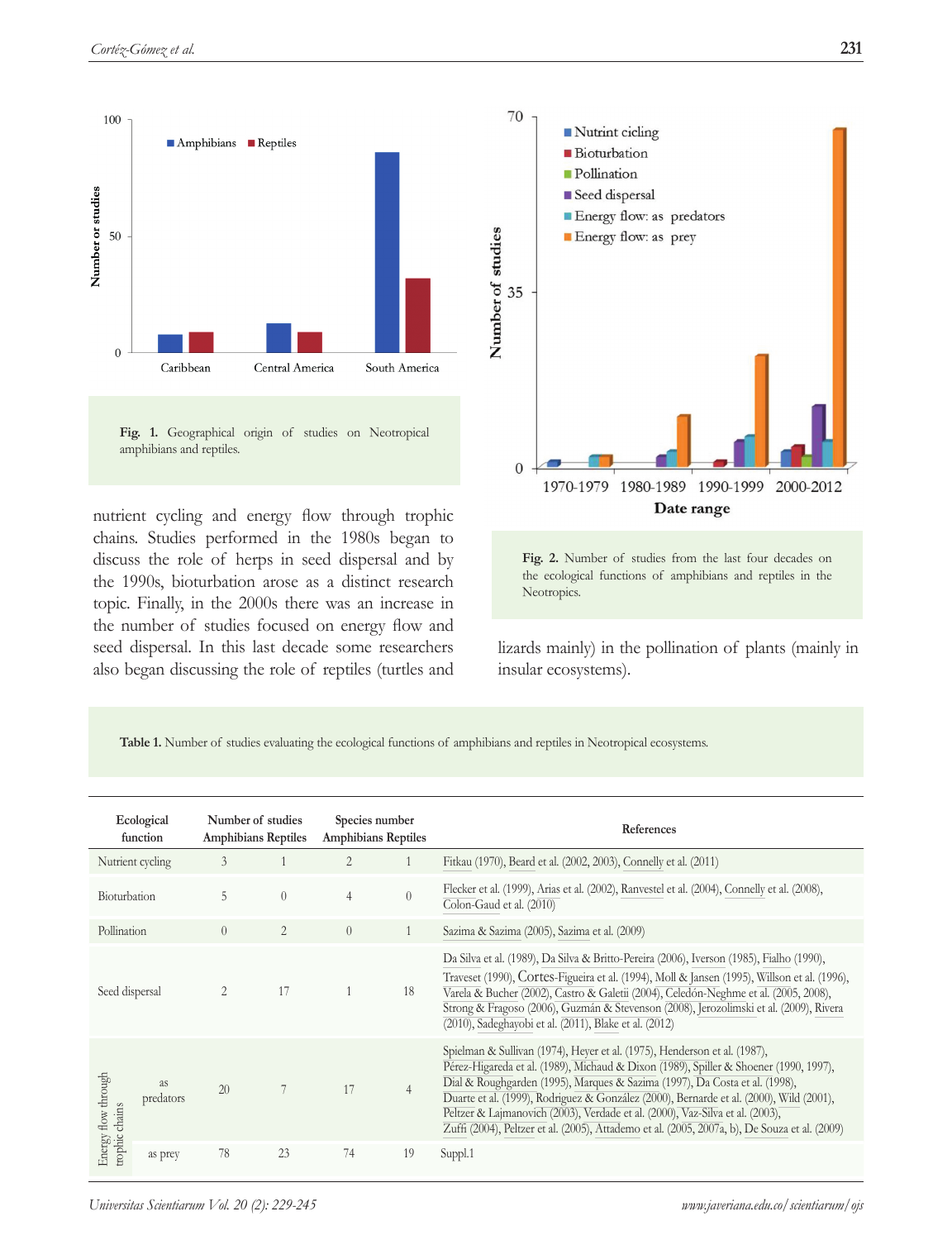<span id="page-3-0"></span>Eighty-two percent of the studies evaluated the role of amphibians and reptiles in energy flow through trophic chains, 12 % documented the importance of reptiles (mostly lizards and tortoises) for seed dispersal and the viability of the seeds after being excreted. Only 1 % of the studies investigated the role of herps in the pollination of plants, and all of these studies focused on reptiles. Three from five functions were reported through all of the studies for both amphibians and reptiles ([Table 1](#page-2-0)).

Seventy-three percent of the papers reviewed were anecdotal field observations, half of which were carried out on reptiles. Only 27 % of the studies were experimental (field and laboratory research), including 13 % performed on amphibians and 14 % on reptiles. Both experimental and observational studies were conducted at different spatial and temporal scales, with a minimum duration of a day or a month (for the observational and experimental studies, respectively) and a maximum of two years (in the case of one experimental study).

In the observational studies only qualitative variables were used to describe the data (mostly regarding predation). In contrast, both qualitative and quantitative data were collected in the experimental studies to describe feeding habits and behaviors, to characterize assemblages, to evaluate and measure the effects of the presence and absence of certain species of amphibians and reptiles on other animal populations (e.g., control over population densities of herbivore arthropods) and plant populations as in the case of seed dispersal). As well as to compare dynamics, to estimate population movements, and to study mutualism (e.g., pollination and the seed dispersal).

The roles of 142 species of amphibians and reptiles were documented for the five ecological functions identified ([Table 1](#page-2-0)). Of these species, 93 were amphibians belonging to three orders and 17 families. Hylidae and Bufonidae exhibited the greatest number of functions documented, with four and three, respectively. Whereas for Centrolenidae, Eleutherodactylidae, Leiuperidae, Leptodactylidae, and Ranidae, only two functions were documented. For reptiles, 49 species were reported, belonging to three orders (two sub-orders) and 17 families. Alligatoridae, Iguanidae, Scincidae, Teiidae, Tropiduridae, and Testudinidae were the families with the greatest number of functions documented, with two each one.

# **Ecological Functions**

*Nutrient cycling:* Animals are important in nutrient cycling through their effect on nutrient flow and consequently in the availability, inputs, recycling, and loss of these nutrients in the ecosystem ([Vilá](#page-15-0) 1998, [Milton & Kaspari](#page-13-0) 2007). Animals can provide nutrients through excretion (e.g., nitrogen and phosphorus) at rates comparable with mineralization and biological fixation ([Hickerson](#page-13-0) et al. 2012). For example, some fishes excrete nutrients in organic (urea) or inorganic forms (ammonia and phosphate) at rates potentially important for primary producers and heterotrophic microbes, supporting a substantial part of their demands for nutrients ([Vanni](#page-15-0) 2002, [Contosta](#page-11-0) et al. 2011). Given the high population densities  $(\sim 20,000$  individuals ha<sup>-1</sup>) of species such as *Eleutherodactylus coqui* [\(Stewart &](#page-15-0)  [Woolbright](#page-15-0) 1996) in tropical forests, herps clearly have the potential to significantly affect the concentrations and flow of nutrients ([Sin](#page-14-0) et al. 2008). *E. coqui* and other similar abundant species, increase nutrient availability through their residues (feces, urine, and carcasses) and population movements increasing the rate of recycling in the ecosystems where they are present.

The coqui frog (*E. coqui*) has been observed to produce approximately 8.9 Kg of feces per hectare per year, which contain 34.2 % C and 5.7 % N. In addition, the urine contains 4.5 % DOC, 3.3 % Ca, 3.1 % K, and more  $NH_4$ <sup>+</sup> than  $NO_3$ <sup>-</sup>, elements and nutrients that are used by plants for their growth, development, and productivity [\(Beard](#page-10-0) et al. 2002, 2003). This increase in the rate of cycling is possible because, in spite of their size, *E. coqui* returns energy to the system in more assimilable forms  $(NH<sub>4</sub><sup>+</sup>)$  as a result of the large quantity of the nutrients they ingest through their prey. Similarly, this frog can reduce by 28 % the number of aerial invertebrates, reduce herbivory (by approximately 80 % on a small scale), and increase the production of new foliage in plants and the rate of succession in forests after a perturbation, when the densities of plants in early succession and the density of the frogs are high. Conversely, the absence of *E. coqui* may reduce the quantity of K (between 5.7-6.6 Kg/ha) and P (between 3.1-3.7 Kg/ ha) available for the decomposition of the litter, with serious consequences for the rates of nutrient cycling, since these elements are essential for microbial activity and plant growth ([Beard](#page-10-0) et al. 2002, 2003).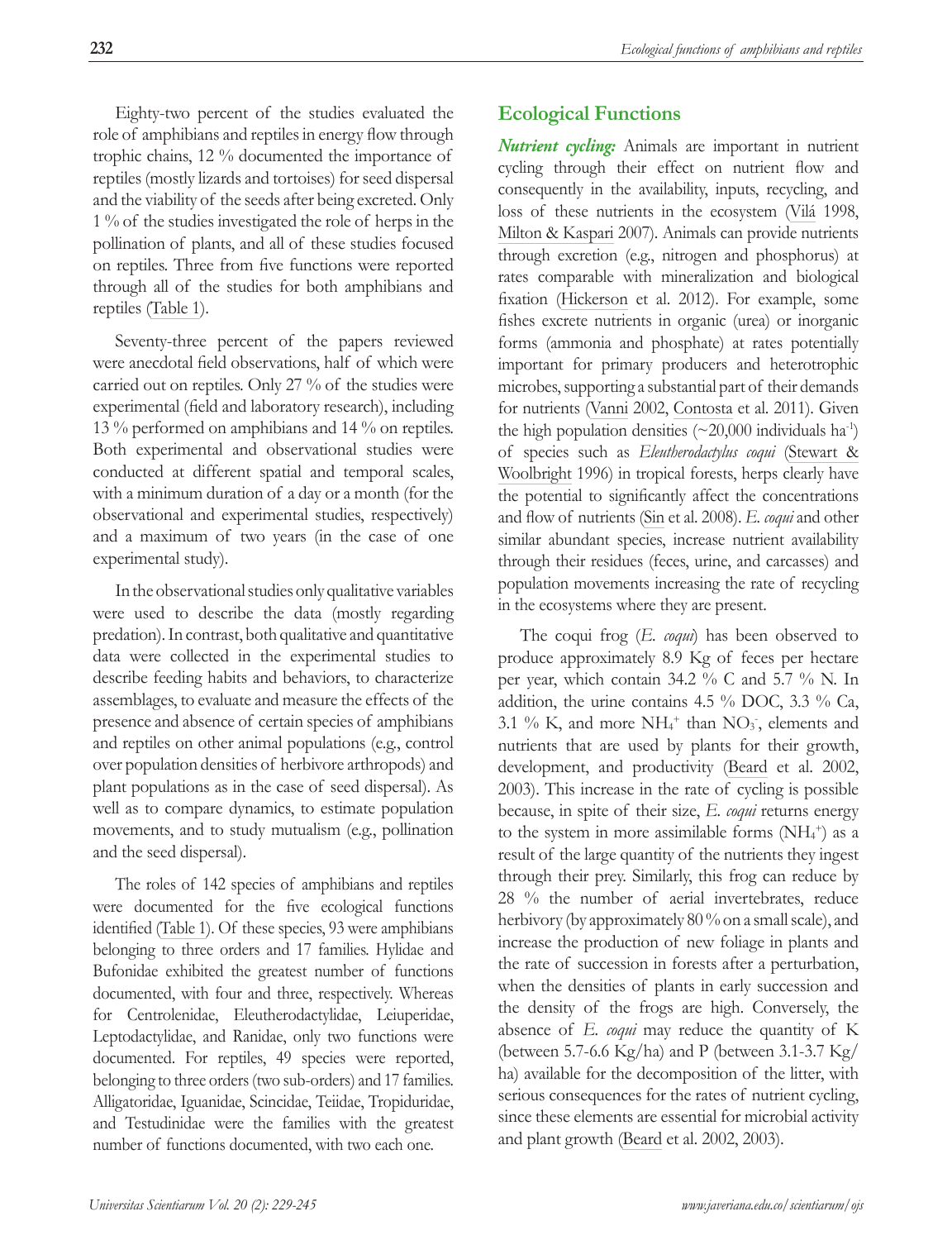<span id="page-4-0"></span>Tadpoles of *Espadarana prosoblepon, Sachatamia albomaculata, Hyalinobatrachium colymbiphyllum, and Centrolene* sp. have also been observed to play an important role in the cycling of nutrients in the aquatic systems they inhabit in Panama. These tadpoles feed by scraping the surface of decomposing leaves thereby stimulating fungal activity in the litter [\(Connelly](#page-11-0) et al. 2011). This increase in fungal biomass may be due to the high rates of excretion of nutrients by the tadpoles during the dry season, when their densities are high, tadpoles can excrete between 0.15 and 3.6 μg/hr of ammonia, which represents approximately 7 % of the volume of absorption in these systems ([Whiles](#page-16-0) et al. 2006).

The rate of nutrient cycling in ecosystems can also be affected by the relocation of nutrients caused by the behavior of the consuming organisms ([Kitchell](#page-14-0) et al. 1979). For example, during the 1970s fish populations in some central Amazonian lakes were observed to be declining, a trend that was linked to the loss of caimans from these habitats ([Fittkau](#page-13-0) 1970, 1973). Given that the waters in these lakes are quite poor in essential electrolytes, primary production is almost impossible, and the food chain is based on organic material that enters the water from the surrounding forests. Fishes originating from other tributaries migrate to these lakes to reproduce, serving as food for the caimans and other organisms, such as predatory fishes, turtles, and aquatic mammals. These and other allochthonous foods are rapidly transformed into nutrients and expelled by the caimans, and other predators, through their feces into the system, serving as a base for limited primary production that is then consumed by a new generation of fishes, thus maintaining the trophic network. This pattern probably explains why the disappearance of the caimans apparently affected the biological communities of the lake, especially of the fishes.

Further research is especially needed on the impact of the presence (or absence) of tadpoles, juveniles, and adults on the concentration and availability of nutrients, population density (of the species present at various trophic levels), plant biomass, and primary productivity at different temporal and spatial scales. Specifically, researchers need to quantify the degree to which activities such as feeding, excretion (feces and urine), the construction or use of burrows, and

population movements may be affecting the energy and nutrient flow in aquatic and terrestrial systems.

*Bioturbation:* Bioturbation refers to the influence of organisms on the physical structure of the benthic habitat.,According to [Moore](#page-13-0) (2006) , the bioturbators, are a type of ecosystem engineering in streams, and are defined as organisms that directly or indirectly control the availability of resources to other organisms through the "physical modification, maintenance, or creation of habitats" ([Jones](#page-14-0) et al. 1994). For example, some freshwater vertebrates and invertebrates can significantly influence the deposition of sediments, sediment levels in the substrates, and the oxygen content in the substrate through their behavior and by the ingestion of fine particulate matter ([Connelly](#page-12-0) et al. 2008, [Creep](#page-12-0) et al. 2010). Tadpoles can be important bioturbators, directly or indirectly modifying the distribution of sediments and directly influencing the trophic dynamics and the energy flow in the system [\(Flecker](#page-12-0) et al. 1999, [Ranvestel](#page-14-0) et al. 2004).

Tadpoles of *Pseudis paradoxa* and *Lithobates palmipes*, which actively consume periphyton and sediments rich in organic matter, provide a clear example of amphibian induced bioturbation. These tadpoles modify the structure of the habitat during their foraging activities by reducing the accumulation of sediments. This, in turn, benefits other consumers that do not process the sediments as efficiently as benthic insectivorous fishes (*Characidum*), which must filter their food through sediment because they are not morphologically equipped to obtain nutrients from detritus ([Flecker](#page-12-0) et al. 1999, [Arias](#page-10-0) et al. 2002, [Solomon](#page-15-0) et al. 2004).

Direct consumption of organic sediments by tadpoles is a mechanism for the resuspension of the sediments in rivers. Thus, tadpoles can represent a connection between deposited particles and those that are entrained ([Whiles](#page-16-0) et al. 2006). In some aquatic systems in Panama, tadpoles of *Atelopus zeteki, Lithobates warszewitschii*, and *Hyla* sp. consume periphyton, organic and inorganic sediments. This reduces the total quantity of these resources in the ecosystem and influences the biomass, diversity, and dynamics for periphyton and sediments. Furthermore, these grazers can facilitate primary production in tropical streams by removing sediments. Similarly, the physical perturbation associated with the feeding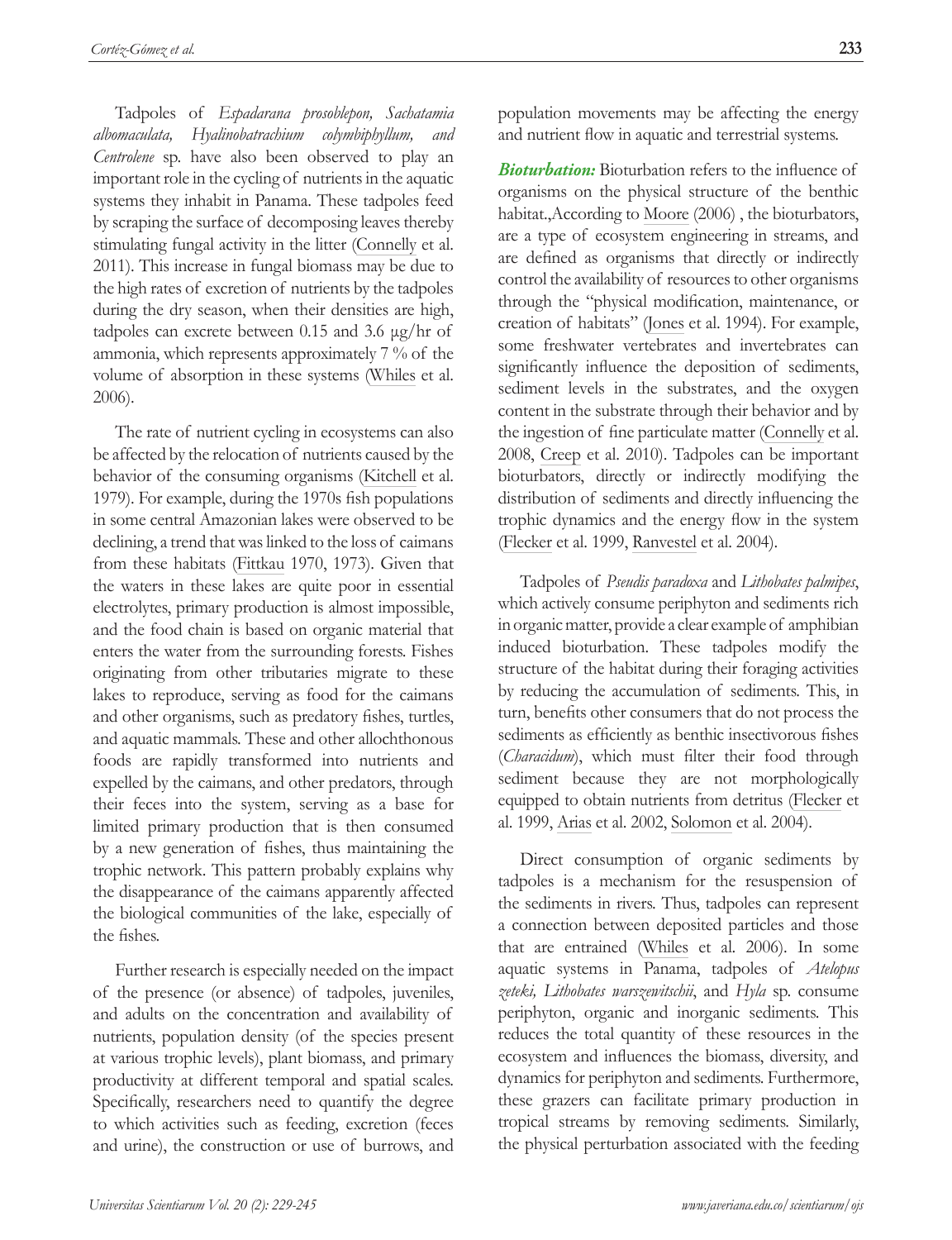<span id="page-5-0"></span>activities of tadpoles also influences the dynamics of the sediments ([Ranvestel](#page-14-0) et al. 2004, [Whiles](#page-16-0) et al. 2006). The absence of these tadpoles would cause an increase in benthic sedimentation and the biovolume of algae, potentially affecting basic resources and the functional structure of the trophic assemblage ([Ranvestel](#page-14-0) et al. 2004, [Connelly](#page-11-0) et al. 2008, [Colon-](#page-11-0)[Gaud](#page-11-0) et al. 2010a). Nevertheless, the impact of tadpoles on the structure and function of an aquatic system varies, and the removal of one or more species may not have significant effects due to ecological redundancy ([Colon-Gaud](#page-11-0) et al. 2009, 2010b).

*Pollination:* Pollination can be directly affected by biological interactions between animals and plants, potentially benefiting both groups of organisms ([Godínez-Álvarez](#page-12-0) 2004). Although the role of reptiles in pollination has rarely been considered, there is evidence that lizards can play an important role in plant reproduction, with this process apparently being more important on islands than on continents ([Godínez-Álvarez](#page-13-0) 2004). In Brazil, during the dry season, the lizard *Trachylepis atlantica* visits the flowers of the tree *Erythrina velutina*, attracted by secretions of diluted nectar which the lizard uses as a source of water and energy. During the day, the lizard forages in the inflorescences, introducing its head into the flowers to lick up the nectar that accumulates at the base. As the lizard moves among the inflorescences, grains of pollen adhere to the scales of its head, shoulders, abdomen, and extremities. *T. atlantica* may thus be acting as a pollinating agent for the flowers of *E. velutina*, because foraging and bodily contact with the anthers and stigmas of the inflorescences would favor the cross-pollination of these trees [\(Sazima](#page-14-0) et al. 2005, 2009).

Seed dispersal: Most tropical plants produce fleshy fruits that are consumed principally by frugivores, which act as dispersers of numerous seeds. Differences in behavior among dispersers may influence the patterns of distribution of the seeds and thus the structure of the forest ([Clark](#page-11-0) et al. 2001). Amphibians and reptiles are mainly considered to be carnivores. However, some herbivorous lizards, tortoises and turtles may play an essential role in the reproduction of some plants through their role in seed dispersion ([Valido & Olesen](#page-15-0) 2007, [Galindo-Uribe & Hoyos-](#page-12-0)[Hoyos](#page-12-0) 2007). Few studies have evaluated the role

of amphibians as potential disseminators of seeds. Nevertheless, there is evidence that this process can occur: [Da Silva](#page-12-0) et al. (1989), [Fialho](#page-12-0) (1990), and [Da](#page-12-0)  [Silva & Britto-Pereira](#page-12-0) (2006) observed that *Xenohyla truncata* intentionally consumed fruits of *Anthurium harrisii* and Erythroxylum ovalifolium in a sand-dune ecosystem in Brazil. When *A. harrisii* fruit was given to *X. truncata* frogs, they consumed the fruit and excreted the seeds, which successfully germinated under laboratory conditions. Furthermore, it was noticed that fruits of these plants are commonly ingested by this frog in the dunes over the course of a few months. Based on these observations, the authors suggest that *X. truncata* consumes the fruit of both plants as part of its diet, and frequently defecates the seeds onto the axils of the bromeliad *Neoregelia cruenta*, increasing the possibility of germination in relation to those that fall onto the sandy ground.

Various lizard species have been recorded to consume fruits and seeds (**[Table 2](#page-6-0)**), demonstrating their potential role in the reproduction of some plants [\(Godínez-Álvarez](#page-13-0) 2004). For example, the lizard *Cyclura* disperses the seeds of *Eugenia uniflora, Genipa americana, Cereus peruvianus* and *Solanum viarum*, distributing them in places favorable for germination and establishment [\(Castro & Galetti](#page-11-0) 2004). Likewise, *Tropidurus torquatus* actively consumes fruits of *Erythroxylum ovalifolium* during the dry season, defecating the seeds in open areas and sandy soils where they are usually preyed upon by insects and do not germinate ([Fialho](#page-12-0) 1990). Even though *T. torquatus* is not an efficient disperser of *E. ovalifolium*, it is more effective dispersing the seeds of *Melocactus violaceuss* (seeds founded in the excreta of the lizards germinate more rapidly than those that are not consumed). Moreover, *Melocactus* sp. exhibits a number of specific adaptations (size and bright color of the fruit and its diurnal pattern of release), that make the fruits more likely to be dispersed by *T. torquatus* [\(Cortes-Figueira](#page-11-0) et al. 1994).

Many Neotropical lizards consume fruits that are very different in type, size and color, affecting seed germination [\(Godínez-Álvarez](#page-13-0) 2004). Consuming fruits can influence the dormancy and germination of the seed, the probability of survival, and the rate of growth of the seedling ([Valido & Olesen](#page-15-0) 2007) [\(Table 2\)](#page-6-0). For example, seeds of *Coccoloba uvifera* and *Casasia clusiifolia* germinated rapidly after passing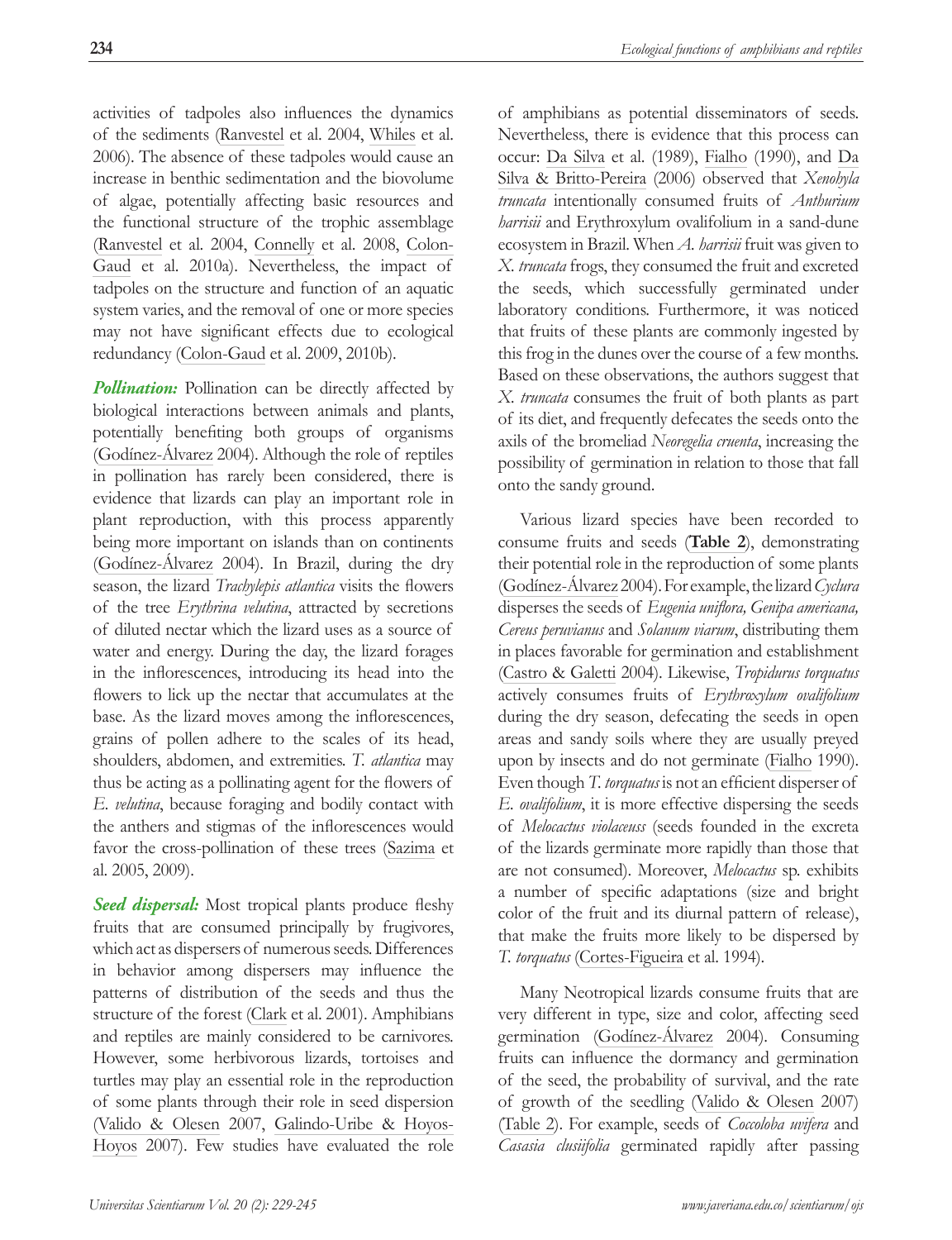| Country        | Consuming species      | Species consumed      | % Seeds in<br>feces      | % Viability of<br>seeds  | $%$ Seeds<br>germinated | Days of<br>retention | References                    |
|----------------|------------------------|-----------------------|--------------------------|--------------------------|-------------------------|----------------------|-------------------------------|
| Argentina      | Teius teyou            | Ziziphus mistol       | 59                       | 99                       | $\ast$                  |                      | Varela & Bucher (2002)        |
| <b>Bahamas</b> | Cyclura rileyi         | Casasia clusiaefolia  |                          |                          | 71                      | $\overline{4}$       | Iverson (1985)                |
|                |                        | Coccoloba uvifera     |                          |                          | 38,3                    |                      |                               |
|                | Cyclura carinata       | Eugenia foetida       |                          |                          | 4,5                     |                      |                               |
| Brasil         | Tropidurus torquatus   | Melocactus violaceus  | 80                       | viables                  | $\qquad \qquad +$       |                      | Cortes-Figueira et al. (1994) |
|                | Tropidurus torquatus   | Eugenia uniflora      |                          |                          | 79                      |                      | Castro & Galetti (2004)       |
|                |                        | Genipa americana      |                          |                          | 95                      | $1 - 2$              |                               |
|                |                        | Cereus peruvianus     |                          |                          | $\ast$                  |                      |                               |
|                |                        | Solanum viarum        |                          |                          | 42                      |                      |                               |
| Chile          | Liolaemus pictus       | Nertera granadensis   | 62                       |                          | $50+$                   | $5 - 7$              | Willson et al. (1996)         |
|                |                        | Relbunium hypocarpium | 28                       | $\overline{\phantom{0}}$ | $\ast$                  |                      |                               |
|                | Phymaturus flagellifer | Calandrinia sp.       | 13                       | 14                       | $\boldsymbol{+}$        |                      | Celedón-Neghme et al. (2005)  |
|                |                        | Rumex acetosella      | 10                       | 7                        | 73                      |                      |                               |
|                |                        | Berberis empetrifolia | 6,9                      | 75                       | $\ast$                  |                      |                               |
|                | Liolaemus bellii       | Berberis empetrifolia | $\overline{\phantom{m}}$ | 69                       | $^+$                    |                      | Celedón-Neghme et al. (2008)  |
| Costa Rica     | Ctenosaura similis     | Acacia farnesiana     |                          | 100                      |                         |                      | Traveset (1990)               |

<span id="page-6-0"></span>Table 2. Plants frequently consumed and dispersed by nine species of lizards in five countries in the Neotropics. \* Common germination rates for seeds consumed by lizards and for those seeds that were not consumed. + Higher germination rate for seeds consumed by lizards than for seeds not consumed. – No information.

through the tract of *Cyclura* sp., which expelled the seeds in its feces four days after consumption. Trials of germination and tests of viability conducted with seeds of *Berberis empetrifolia, Rumex acetosella* and *Calandrinia* sp. consumed by the lizard *Phymaturus palluma* indicated that pass through the digestive tract has various effects: although the viability of the seeds of *B. empetrifolia* consumed by the lizard was greater than the viability of those that were not consumed, there were no differences in the percentage of germination. In contrast, the viability of the seeds of *R. acetosella* and *Calandrinia* sp. consumed by the lizard was lower than those obtained from fruits. However, the percentage germination of consumed seeds of *R. acetosella* was greater than those not consumed ([Celedón-Neghme](#page-11-0) et al. 2005). Similarly, seeds of *Berberis empetrifolia* consumed by *Liolaemus bellii* showed a higher rate of germination after passing through the digestive tract. This improvement is most likely due to the modification of the seed coat within the digestive

tract, consumed seeds showed a greater deterioration than seeds extracted from fruits ([Celedón-Neghme](#page-11-0) et al. 2008). Accordance to this information, *P. palluma*  may be influencing the structure and diversity of the flora present in its habitat, and *L. bellii* may be acting as an effective disperser of *B. empetrifolia* because it improves the germination of seeds and deposits them in favorable sites for plant's development [\(Celedón-](#page-11-0)[Neghme](#page-11-0) et al. 2005, 2008).

Some Neotropical tortoises (*Chelonoidis carbonaria, C. chilensis, C. denticulata, Rhinoclemmys funerea* and *R. annulata*) play an important role in the dispersion and germination of numerous plant species in forests in Argentina, Brazil, Costa Rica, Ecuador, and Peru. Seeds of plants from different species and a wide variety of families (**[Table 3](#page-7-0)**) have been found in the feces of these tortoises. Most (91 %) of these seeds showed no signs of external damage and were viable, almost all germinated after being consumed and excreted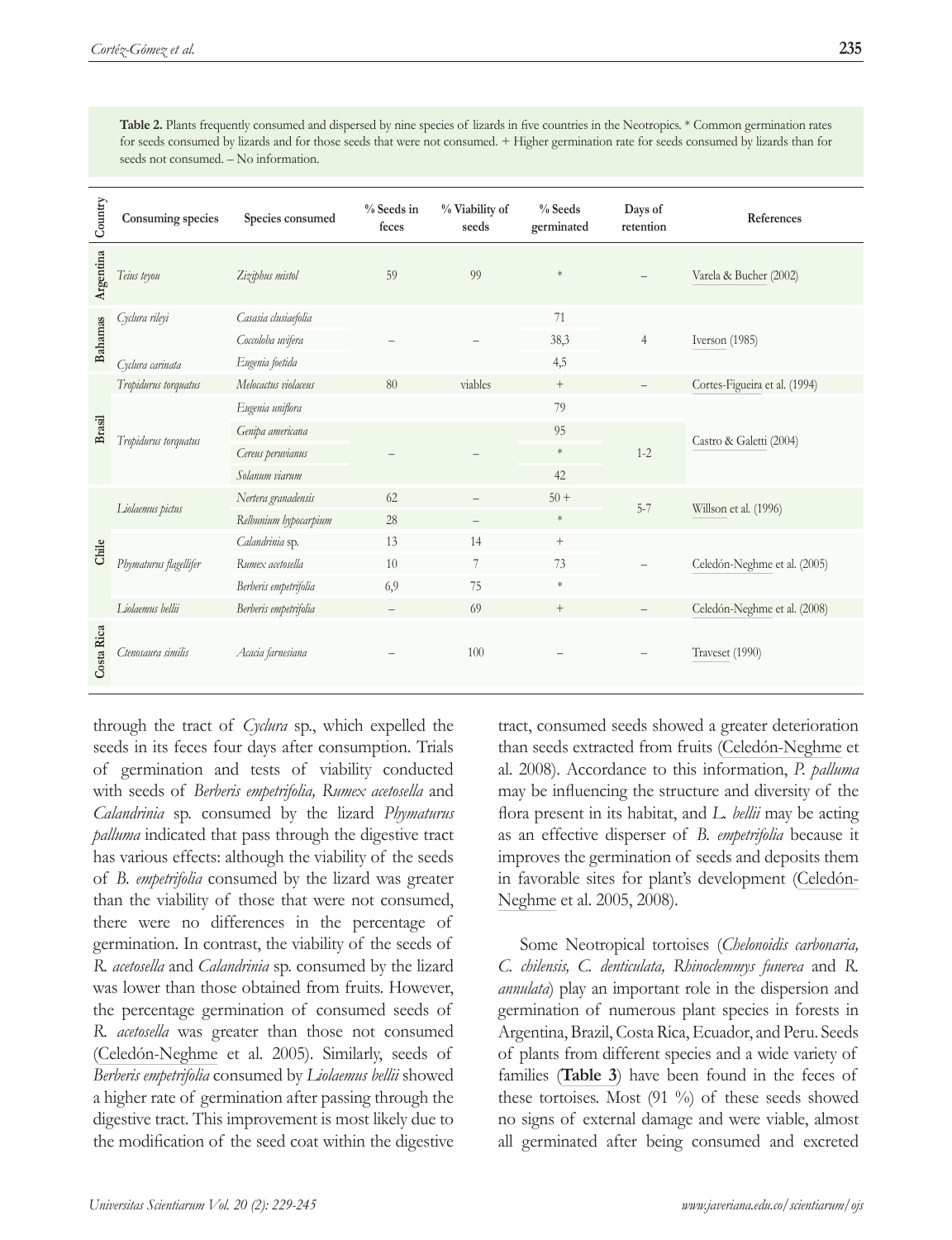<span id="page-7-0"></span>**Table 3.** Plants frequently consumed and dispersed by four species of tortoises in five countries in the Neotropics.\* Common germination rates for seeds consumed by tortoise and for those seeds that were not consumed. + Higher germination rate for seeds consumed by tortoise than for seeds not consumed. – No information.

| Country   | Consuming<br>species       | Species consumed       | % Seeds in<br>feces | % Viability of<br>seeds  | % Seeds<br>germinated | Days of retention            | References                                             |
|-----------|----------------------------|------------------------|---------------------|--------------------------|-----------------------|------------------------------|--------------------------------------------------------|
| Argentina | Chelonoidis chilensis      | Ziziphus mistol        | $50\,$              | 91                       | $\ast$                | $6 - 9$                      |                                                        |
|           |                            | Prosopis nigra         | 29                  | 91                       |                       | $7-8$                        | Varela & Bucher (2002)                                 |
|           |                            | Celtis pallida         | 21                  | 91                       | $\boldsymbol{+}$      | $4 - 6$                      |                                                        |
|           | Chelonoidis<br>carbonaria  | Ficus sp.              | 62                  | 100                      | <sup>-</sup>          | $3 - 17$                     | Strong & Fragoso (2006),<br>Jerozolimski et al. (2009) |
|           |                            | Aechmea sp             | 14                  | 93                       |                       |                              |                                                        |
|           |                            | Genipa americana       | 9                   | 91                       |                       |                              |                                                        |
|           | Chelonoidis<br>denticulata | Jacaratia spinosa      | 49                  | 95                       |                       |                              |                                                        |
|           |                            | Clarisia ilicifolia    | 5                   | 94                       |                       |                              |                                                        |
| Brasil    |                            | Brosimum lactescens    | $\overline{4}$      | 96                       |                       |                              |                                                        |
|           |                            | Porouma guianensis     | $\mathfrak{Z}$      | 100                      |                       |                              |                                                        |
|           |                            | Tetragastris altissima | $\mathbf{1}$        | 96                       |                       |                              |                                                        |
|           |                            | Spondias mombin        | $\mathbf{1}$        | 100                      |                       |                              |                                                        |
|           |                            | Celtis sp.             | 0,40                | 100                      |                       |                              |                                                        |
|           |                            | Attalea maripa         | 0,19                | 100                      |                       |                              |                                                        |
|           | Chelonoidis nigra          | Hippomane mancinella   | 2,37                | $\overline{\phantom{0}}$ |                       | $6 - 28$                     | Blake et al. (2012)                                    |
|           |                            | Opuntia echios         | 33,62               |                          |                       |                              |                                                        |
| Ecuador   |                            | Psidium galapageium    | 41,81               | $\overline{\phantom{0}}$ | $\ast$                |                              |                                                        |
|           |                            | Psidium guajava        | 38,15               | $\overline{\phantom{0}}$ |                       |                              |                                                        |
|           |                            | Passiflora edulis      | 0,25                | $\overline{\phantom{0}}$ |                       |                              |                                                        |
|           | Chelonoidis<br>denticulata | Rollinia sp.           | 2,81                |                          |                       | $\boldsymbol{+}$<br>59<br>21 | Guzmán & Stevenson (2008)                              |
|           |                            | Ficus cf. insipida     | $\overline{7}$      |                          |                       |                              |                                                        |
|           |                            | Ficus cf. maxima       | 2,33                |                          |                       |                              |                                                        |
| Perú      |                            | Ficus sp.              | 46,67               | $\overline{\phantom{0}}$ |                       |                              |                                                        |
|           |                            | Rauvolfia micrantha    | 1,14                |                          |                       |                              |                                                        |
|           |                            | Jacaratia digitata     | 0,63                | $\overline{\phantom{0}}$ |                       |                              |                                                        |
|           |                            | Cecropia membranacea   | 3,82                |                          |                       |                              |                                                        |
|           |                            | Cecropia sciadophylla  | 4,91                | $\overline{\phantom{0}}$ |                       |                              |                                                        |
|           |                            | Loreya strigosa        | 18,67               |                          |                       |                              |                                                        |
|           |                            | Miconia sp.            | 1,23                | <sup>-</sup>             |                       |                              |                                                        |
|           |                            | Helicostylis tomentosa | 1,08                |                          |                       |                              |                                                        |

by the tortoises [\(Varela & Bucher](#page-15-0) 2002, [Jerozolimski](#page-14-0) et al. 2009). A high percentage of seeds that were recovered from feces germinated more rapidly than those extracted directly from the fruits, possibly due to increases of the permeability of the seed endocarp ([Varela & Bucher](#page-15-0) 2002, [Jerozolimski](#page-14-0) et al. 2009).

The high abundance and diversity of viable seeds found in tortoise feces is partly a consequence of the inability of tortoises to chew and their limited capacity to process what they ingest. Tortoises also exhibit a high mobility while they retain the seeds in their digestive tracts [\(Guzmán & Stevenson](#page-12-0) 2008, [Jerozolimski](#page-14-0) et al. 2009). These characteristics make tortoises important seed dispersers, contributing to the colonization of new habitats and promoting genetic flow between sub-populations of plants. Tortoise-assisted dispersal also increases seedling survival by reducing predation, herbivory and infestation by pathogens [\(Moll & Jansen](#page-13-0) 1995, [Strong & Fragoso](#page-15-0) 2006).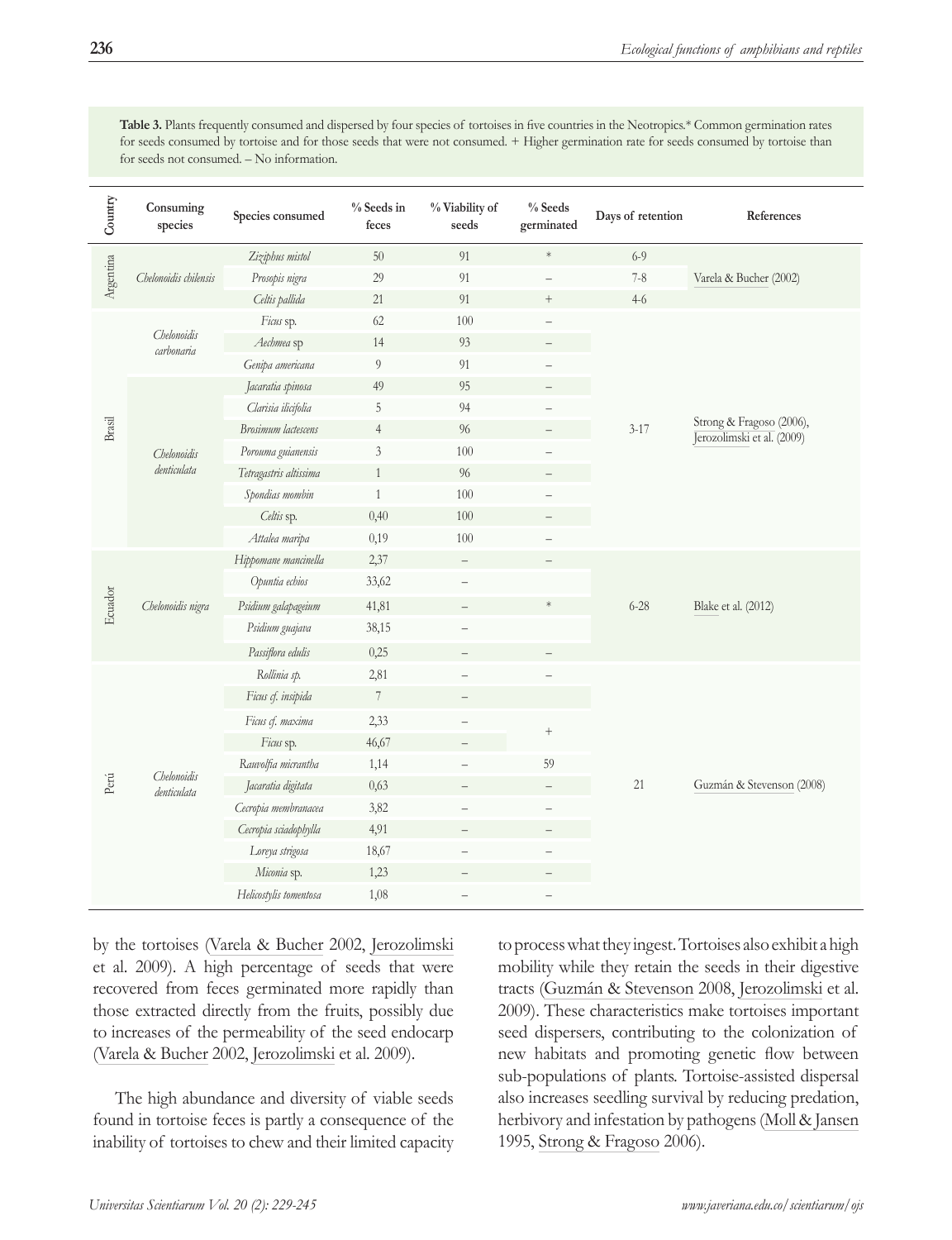# <span id="page-8-0"></span>*Energy flow through trophic chains: predators and prey:*

*Herps as predators.* Herps can regulate populations of certain organisms through biotic interactions such as predation and competition. These processes, in the case of arthropods eaters, can reduce the number of adult individuals or larvae [\(Schmitz & Sokol-Hessner](#page-15-0)  2002, [Maerz](#page-14-0) et al. 2005, [Schmitz](#page-15-0) 2008, [Homyack](#page-13-0) et al. 2010, [Mooney](#page-13-0) et al. 2010, [Best & Welsh](#page-11-0) 2014). For example, in the Bahamas, leaves of the tree *Coccoloba uvifera*, or seagrape, are often affected by Homoptera (Cicadellidae and Aphididae), Hemiptera (Pentatomidae), Coleoptera (Scarabaeidae), and larvae of Lepidopterae (Tortricidae, Noctuidae) and Hymenoptera (Formicidae). These cause necrosis in parts of the plant tissue or create holes, resulting in loss of leaf area. Lizards, such as *Anolis sagrei*, are often the major predators of these herbivorous arthropods, significantly reducing both types of leaf damage through direct consumption of the arthropods ([Spiller & Schoener](#page-15-0) 1990, 1997). Similarly, in Puerto Rico, there was an increase of 46 % in the damage to rainforest canopy leaves, caused by arthropods (Blattaria and Orthoptera) in the absence of *Anolis*, whereas when the lizards were present, herbivory was reduced by up to 20 % [\(Dial & Roughgarden](#page-12-0) 1995).

Given that competition for food among predators depends on prey availability [\(Blaustein & Chase](#page-11-0) 2007), evaluating predator-prey interactions may help to understand the role of a "natural enemy" in an ecosystem, either because it alters the food resources of other species or because it acts as a direct predator [\(Bellows](#page-11-0) 2001).

Tadpoles from many species are predators of insect larvae such as mosquitoes and dragonflies that use the same microhabitats. For example, tadpoles of *Osteopilus septentrionalis* predate the mosquito *Culex quinquefasciatus* in the Bahamas and Cuba, with individual tadpoles consuming between 13 and 21 larvae per day, a number that varies as a function of the density of the larvae ([Spielman & Sullivan](#page-15-0) 1974, [Rodríguez &](#page-14-0)  [González](#page-14-0) 2000). *Culex* sp. is never abundant when tadpoles were present and introduction of tadpoles to sites with *Culex* sp. larvae is often sufficient to make the mosquitoes disappear. The tadpoles clearly help to regulate the abundance of these mosquitoes during the rainy season in which the reproduction of

*O. septentrionalis* coincides with the period of maximum abundance of *C. quinquefasciatus* [\(Spielman & Sullivan](#page-15-0) 1974, [Rodríguez & González](#page-14-0) 2000).

In the Neotropical region, reptiles (snakes, lizards, turtles and alligators) feed on a variety of invertebrates and vertebrates [\(Myers](#page-14-0) et al. 1978; [Heymann](#page-13-0) 1987; [Michaud & Dixon](#page-13-0) 1989; [Kluge](#page-14-0) 1981; [Ortiz](#page-14-0) et al. 1997; [Zamprogno & Zamprogno](#page-16-0) 1998; [Grismer](#page-12-0) 2000; [Prado](#page-15-0) 2003; [Laverty & Dobson](#page-14-0) 2013). For example, the diet of the species of Crocodylia shows a marked difference during ontogeny. While neonates and juveniles are predominantly insectivore, adults can feed on mollusks, crustaceans, fish, iguanas, snakes, turtles, birds and mammals [\(Pérez-Higareda](#page-14-0) et al. 1989; [Ortiz](#page-14-0) et al. 1997; [Rivas](#page-14-0) et al. 1999; [Morales-](#page-14-0)[Betancourt 2](#page-14-0)013). Likewise, snakes, lizards and turtles feed on amphibians, other species of reptiles and mammals [\(Heymann](#page-13-0) 1987; [Silva & Hillesheim](#page-15-0) 2004).

*Herps as prey.* The availability of nutrients and energy is an important driver of community dynamics [\(Bouchard & Bjorndal](#page-11-0) 2000). In this sense, food chains constitute an important part of the flow of energy in ecosystems through a network of nutritional relationships [\(Govenar](#page-12-0) 2012). Amphibians and reptiles may be responsible for a considerable part of the energy flow in aquatic and terrestrial ecosystems since they can represent an abundant source of protein, mainly for animals at higher trophic levels, and because they often achieve high population densities and are efficient at converting ingested energy into biomass [\(Boyd & Goodyear](#page-11-0) 1971, [Wells](#page-16-0) 2007). Furthermore, because amphibians lack hard tissues such as feathers, beaks, hair, or chitin that are difficult to digest, they are a high-quality source of nutrition for other animals [\(Burton & Likens](#page-11-0) 1975, [Bouchard & Bjorndal](#page-11-0) 2000, [Wells](#page-16-0) 2007, [Collins & Crump](#page-11-0) 2009).

The eggs, embryos, and tadpoles of frogs also offer a potential source of energy for other organisms due to their high protein content. In this sense, larval anurans are often key elements in the trophic networks of ponds and streams, where they can achieve high densities and biomass [\(Schiesari](#page-14-0) et al. 2009). Among the organisms that predate frogs are invertebrates, such as molluscs, crustaceans, arachnids, coleopterans, hymenopterans, orthopterans, hemipterans, and dipterans [\(Kluge](#page-14-0) 1981, [Villa](#page-15-0) et al. 1982, [Hayes](#page-12-0) 1983,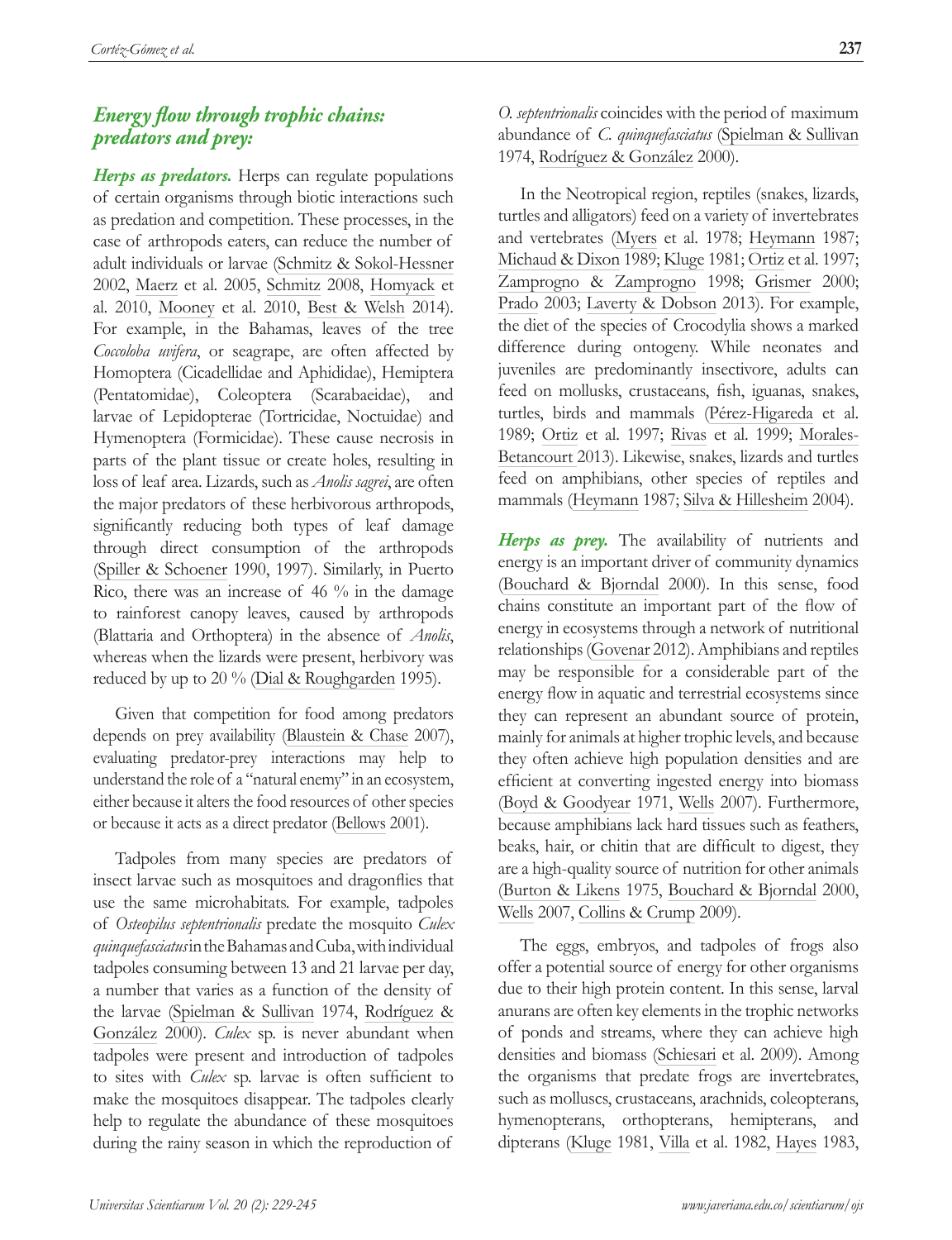<span id="page-9-0"></span>[Villa & Townsend](#page-15-0) 1983, [Pramuk & Alamillo](#page-14-0) 2002, [Menin & Giaretta](#page-13-0) 2003, [Peltzer & Lajmanovich](#page-14-0) 2003, [Jara & Perotti](#page-14-0) 2004, [Vockenhuber](#page-16-0) et al. 2008, [Ortega-](#page-14-0)[Andrade](#page-14-0) 2008, [Valencia](#page-15-0) et al. 2011). There are also many vertebrate predators, including caecilians, other anurans, snakes, and tortoises [\(Heyer](#page-13-0) et al. 1975, [Heyer](#page-13-0)  [& Muedeking](#page-13-0) 1976, [Vaira & Coria](#page-15-0) 1994, [Mendes](#page-13-0) 1996, [Verdade](#page-15-0) et al. 2000, [Feltrim & Zaninicechin](#page-12-0) 2000, [Solé](#page-15-0) 

[& Kwet](#page-15-0) 2003, [Cassimiro & Bertoluci](#page-11-0) 2003, [Cuello](#page-12-0) et al. 2005, [Mendes](#page-13-0) 2001, [Verdade](#page-15-0) et al. 2000, [Puente-](#page-14-0)[Rolón](#page-14-0) 2001, [Ortega-Andrade](#page-14-0) 2008) (**Suppl. 1**).

Although predation of adult amphibians by invertebrates is less common than egg and larvae predation, it may also have an important effect on population dynamics ([Toledo](#page-15-0) 2005). Adult amphibians are especially vulnerable to predation when they gather at sites of reproduction ([Wells](#page-16-0) 2007). Various invertebrate taxa have been observed to prey on juvenile and adult amphibians, including insects [\(Bastos](#page-10-0) et al. 1994, [Buttenhoff](#page-11-0) 1995, [Haddad & Bastos](#page-12-0) 1997, [Pineda](#page-14-0) 2003, [Brasileiro](#page-11-0) et al. 2003a, [Toledo](#page-15-0) 2003, [Figueiredo de Andrade](#page-12-0) et al. 2010, [Costa-Pereira](#page-12-0) et al. 2010, [Santos-Silva & Ferrari](#page-14-0) 2012), crabs [\(Caldart](#page-11-0) et al. 2011), and arachnids [\(Formanowicz](#page-12-0) et al. 1981, [Hayes](#page-12-0) 1983, [Bastos](#page-10-0) et al. 1994, [Del Grande & Moura](#page-12-0) 1997, [Bernarde](#page-11-0) et al. 1999, [Gray](#page-12-0) et al. 1999, [Summers](#page-15-0) 1999, [Villanueva-Rivera](#page-15-0) et al. 2000, [Aucone & Card](#page-10-0) 2002, [Boistel](#page-11-0) 2002, [Prado & Borgo](#page-14-0) 2003, [Menin](#page-13-0) et al. 2005, [Ortega-Andrade](#page-14-0) 2008, [Manzanilla](#page-13-0) et al. 2008, [Barbo](#page-10-0) et al. 2009, [Santana](#page-14-0) et al. 2009, [Costa-Pereira](#page-12-0) et al. 2010, [Maffei](#page-13-0) et al. 2010, [Caldart](#page-11-0) et al. 2011).

Amphibians and reptiles are a component of the diet of various species of fishes, birds, mammals, and even other amphibians and reptiles, playing an important role in population dynamics of predators ([Duellman & Trueb](#page-12-0) 1994, [Toledo](#page-15-0) 2005, [Wells](#page-16-0) 2007, [Caldart](#page-11-0) et al. 2011). More than 100 species of Neotropical amphibians (15 families) and reptiles (21 families) have been reported to be prey of numerous groups of vertebrates, such as fishes, amphibians, reptiles, birds and mammals (**Suppl. 2**).

Despite the large number of reports regarding amphibians and reptiles as prey and predators (Suppl. 2), consumption of dead animals (necrophagy) has frequently been underestimated or minimized [\(DeVault](#page-12-0)  [& Krochmal](#page-12-0) 2002). In Brazil, [Sazima & Strüssmann](#page-14-0)

(1990) observed individuals of *Helicops modestus, Hydrodynastes gigas* and *Liophis miliaris* consuming carcasses of anurans *Rhinella schneideri* and *Hypsiboas albomarginatus*. In Costa Rica, [Mora](#page-14-0) (1999) observed an individual of *Leptodeira annulata* consuming carcasses of *Lithobates vaillanti* in an advanced state of decomposition.

Some species of Neotropical insects, snakes, birds, and mammals have preferences for the consumption of various species of amphibians and reptiles. Although the majority of these reports are anecdotal, this information indicates these groups play a major role of in the diet of certain predators. For example, among the food items most frequently consumed by the snakes *Uromacer catesbyi, U. frenatus* and *U. oxyrhynchus*  are the frog *Osteopilus dominicensis*, the lizards *Anolis olssoni, A. semilineatus* and *Ameiva chrysolaema* ([Henderson](#page-13-0) et al. 1987). The falcon *Leucopternis princeps* frequently hunts individuals of the caecilian *Caecilia orientalis* (48.1 % of its diet) and the snake *Atractus occipitoalbus*  (34.6 % of its diet) to feed its young [\(Greeney](#page-12-0) et al. 2008). Predation on the anurans *Engystomops pustulosus* and *Hyalinobatrachium fleischmanni* by the bat *Trachops cirrhosus* seems to have influenced the evolution of the various types of signals involved in the reproduction of these frogs species [\(Ryan](#page-14-0) et al. 1982, [Delia](#page-12-0) et al. 2010).

Given that predator-prey relations between species can directly or indirectly affect a particular population (animal or plant), it would also be valuable to investigate associations that may occur between amphibians, reptiles, and communities of herbivorous arthropods. In particular, researchers should measure and quantify the effects of these interactions on the growth, predation, and productivity of plants. In this context, comparing the rate of folivory in the presence and absence of predatory species of certain herbivorous arthropods would help to demonstrate the importance of these predators in pest regulation and the possible positive effects for economically important plant species.

# **Conclusion**

The loss of amphibians and reptiles highlights the need to improve the knowledge about this group, given that studies conducted over the last four decades demonstrate the importance of more than 100 herps species in several ecological functions. For example, the role of salamanders and turtles in matter and energy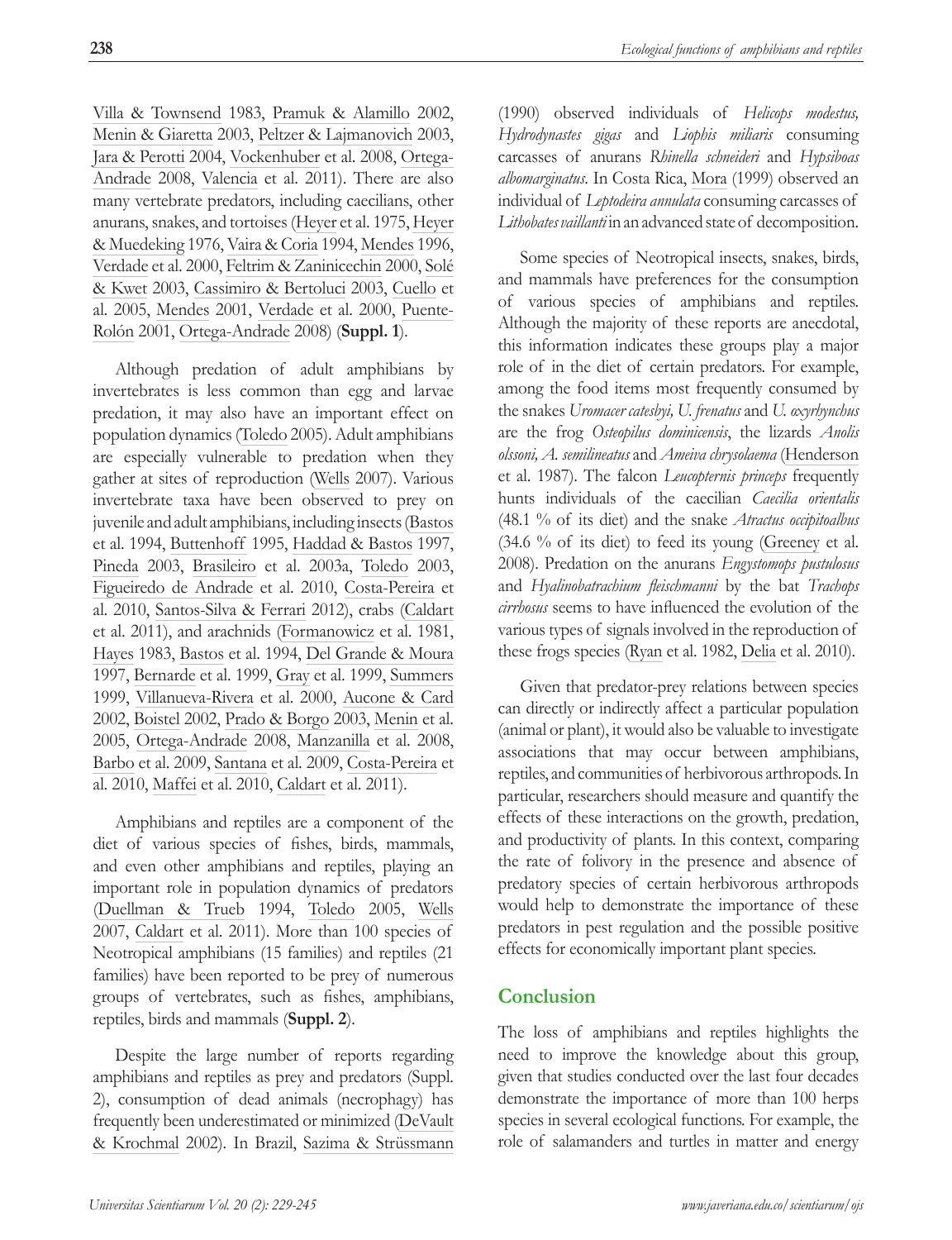<span id="page-10-0"></span>transfer between aquatic and terrestrial system have been widely studied in template regions, nevertheless in the Neotropic this information is limited. The existing herpetological literature, is incomplete and scattered, therefore is necessary to generate basic information about ecophysiology, reproductive biology, ethology, feeding ecology and population dynamics, especially with regard to structure (age, sex, size, and weight of individuals), population density, use of habitat (basic requirements for food and shelter), and population movements (dispersion of individuals of a species). These species traits can be studied via functional ecology, for the understanding of the relationships between these traits, their variability and effects on the ecosystems. Such characteristics shapes some of the ecosystem services provided by amphibians and reptiles, for example biological pest control, seed dispersal and water quality, through functions like energy flow through trophic chain (like predators), consuming of fruits, seeds, nutrient cycling and bioturbation, respectively.

We show how amphibians and reptiles contribute to different ecological functions, also highlighting the need to develop studies aimed to the understanding of the mechanisms that occur behind these general ecological functions, through the study of functional traits and ecological processes. We also emphasize the need for research involving more study time (at least one year), quantitative data collection and experimental models in field. The knowledge and understanding of the functions that the herps (organisms abundance and diversity) perform in the ecosystems, formulated in a more appropriate way, will aid to develop management plans for transformed landscapes, restoration or recovery projects of landscapes (involving aquatic and terrestrial systems), and the development of complete conservation strategies for species and ecosystems. Improving the understanding of how ecosystem services offered are generated for biodiversity, is undoubtedly the first step towards formal recognition of human benefits derived from the operation of those services. Keeping in mind this is one of the central topics from the perspective of ecosystem services.

## **Acknowledgements**

This review was made possible by the support of the Conservation Leadership Programme (CLP) and Conservación Internacional Colombia (CI). We thank Dra. P. M. Peltzer, Dra. V. Páez, Dra. K.H. Beard, Dr. B. Bock, Dr. M. Whiles and Dr. P.R. Stevenson, for their assistance in providing information for this review.

# **Conflicts of interest**

There are no conflicts of interest with funding sources or institutions.

# **References**

- [Arias MM,](#page-2-0) Peltzer PM, Lajmanovich RC (2002) Diet of the giant tadpole Pseudis paradoxa platensis (Anura, Pseudidae) from Argentina. *Phyllomedusa* 1:97-100.
- [Attademo AM,](#page-2-0) Peltzer PM, Lajmanovich RC (2005) Amphibians occurring in soybean and implications for biological control in Argentina. *Agriculture, Ecosystems* & Environment 106:389-394.
- [Attademo AM,](#page-2-0) Peltzer PM, Lajmanovich RC (2007a) Feeding habits of *Physalaemus biligonigerus* (Anura, Leptodactylidae) from soybean field of Córdoba province, Argentina. *Russian Journal of Herpetology* 14:1-6.
- [Attademo AM](#page-2-0), Cejas W, Peltzer PM, Lajmanovich RC (2007b) Phenology in the diet of *Chaunus arenarum*  (Anura: Bufonidae) in a soybean field of Córdoba province, Argentina. *Revista Española de Herpetologia* 21:41-48.
- [Aucone B, Card W](#page-9-0) (2002) *Scinax cruentomma* (NCN) predation. *Herpetological Review* 33:48.
- [Barbo FE,](#page-9-0) Rodrigues MG, Couto FM, Sawaya RJ (2009) Predation on *Leptodactylus marmoratus* (Anura: Leptodactylidae) by the spider *Ctenus medius* (Araneae: Ctenidae) in the Atlantic Forest, southeast Brazil. *Herpetology Notes* 2:99-100.
- [Bastos RP](#page-9-0), Oliveira OC, Pombal JP (1994) *Hyla minuta*. predation. *Herpetological Review* 25:118.
- [Beard KH](#page-2-0), Vogt KV, Kulmatiski A (2002) Top-down effects of a terrestrial frog on forest nutrient dynamics. *Oecologia* 133:583-593.
- [Beard KH](#page-2-0), Eschtruth AK, Vogt KA, Vogt DJ, Scatena FN (2003) The effects of the frog *Eleutherodactylus coqui* on invertebrates and ecosystem processes at two scales in the Luquillo experimental forest, Puerto Rico. *Journal of Tropical Ecology* 19:607-617.
- [Bellows TS](#page-8-0) (2001) Restoring population balance through natural enemy introductions. *Biological Control* 21:199– 205.
- [Bernarde PS](#page-9-0), Souza MB, Kokubum MCN (1999) Predation on *Hyla minuta* Peters, 1872 (Anura, Hylidae) by *Ancylometes* spp. (Araneae, Pisauridae). *Biociencias* 7:199-203.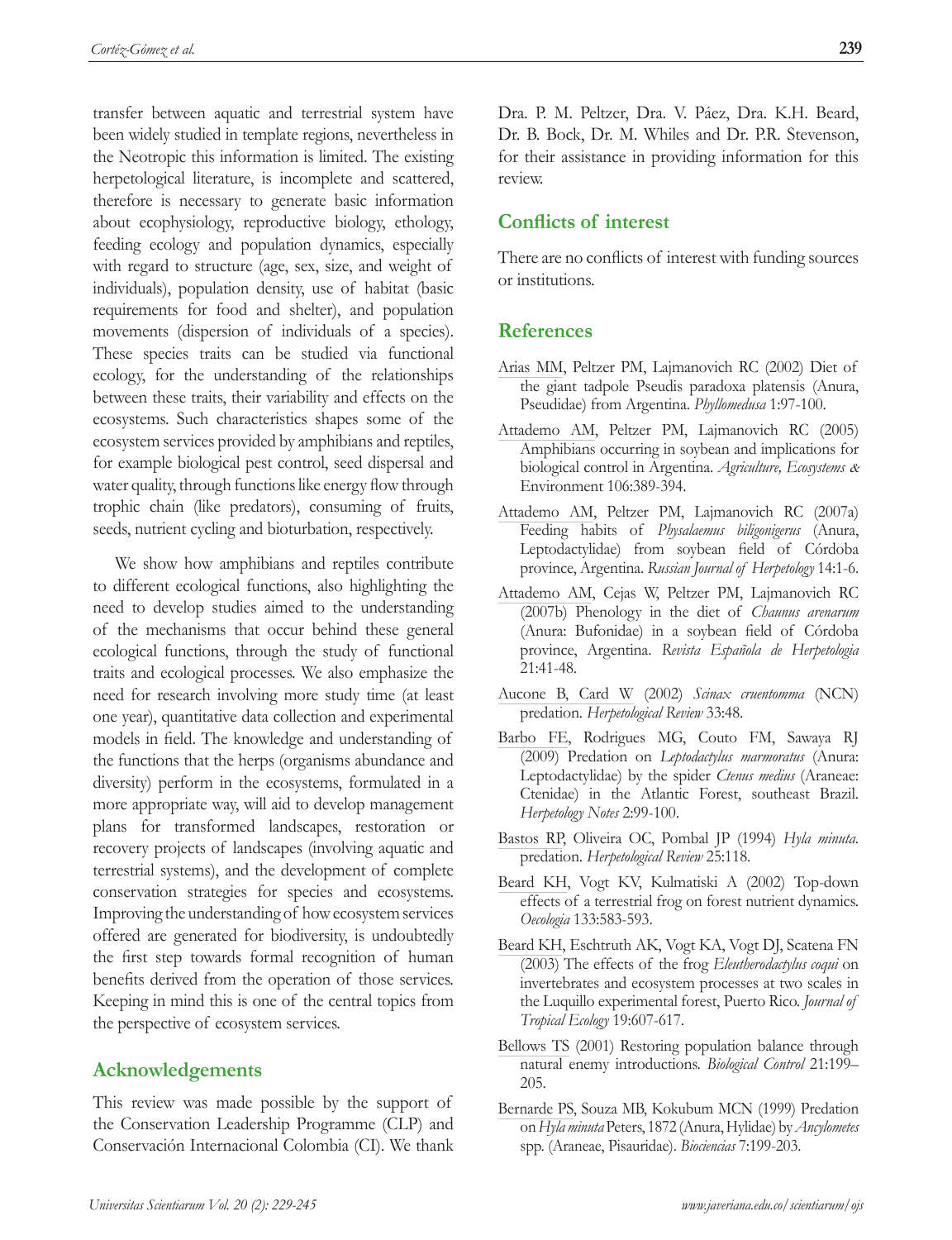- <span id="page-11-0"></span>[Bernarde PS,](#page-9-0) Machado RA (1999) Hyla faber (Smith frog). Larval cannibalism. *Herpetological Review* 30:162.
- [Bernarde PS,](#page-2-0) Moura-Leite JC, Machado RA, Kokobum MNC (2000). Diet of the colubrid snake, Thamnodynastes strigatus (Günther, 1858) from Paraná state, Brazil, with field notes on anuran predation. *Revista Brasileira de Biologia* 60:695-699.
- [Best M, Welsh H](#page-8-0) (2014) The trophic role of a forest salamander: impacts on invertebrates, leaf litter retention, and the humification process. *Ecosphere* 5(2): article 16.
- [Bickford D](#page-0-0), Howard SD, Daniel JJN, Sheridan JA (2010) Impacts of climate change on the amphibians and reptiles of Southeast Asia. *Biodiversity and Conservation* 19:1043–1062. [doi 10.1007/s10531-010-9782-4](http://link.springer.com/article/10.1007%2Fs10531-010-9782-4)
- [Blake S](#page-2-0), Wikelski M, Cabrera F, Guezou A, Silva M, Sadeghayobi E, Yackulic CB, Jaramillo P (2012) Seed dispersal by Galápagos tortoises. *Journal of Biogeography* 39:1962-1972.
- [Blaustein L, Chase JM](#page-8-0) (2007) Interactions between mosquito larvae and species that share the same trophic level. *Annual Review of Entomology* 52:489-507.
- [Böhm M](#page-1-0), Collen B, Baillie EMJ, Chanson J, Cox N. et al. (2012) The conservation status of the world's reptiles. *Biological Conservation* 157: 372-385.
- [Boistel R,](#page-9-0) Pauwels OSG (2002) *Leptodactylus knudseni*  (Knudsen's Bullfrog). Predation. *Herpetological Review* 33:303.
- [Bouchard SS, Bjorndal KA](#page-8-0) (2000) Sea turtles as biological transporters of nutrients and energy from marine to terrestrial ecosystems. *Ecology* 81:2305-2313.
- [Boyd CE, Goodyear CP](#page-8-0) (1971) The protein content of some common reptiles and amphibians. *Herpetologica* 27:317-320.
- [Brasileiro CA](#page-9-0), Sawaya RJ, Giraldelli G (2003a) *Physalaemus cuvieri* (Barker frog). Predation. *Herpetological Review* 34:137.
- [Burton TM, Likens GE](#page-8-0) (1975) Energy flow and nutrient cycling in salamander populations in the Hubbard Brook Experimental Forest, New Hampshire. *Ecology*  56:1068-1080.
- [Buttenhoff P](#page-9-0) (1995) Bolitoglossa rufescens (Northern Banana Salamander) predation. *Herpetological Review* 26:197.
- [Caldart VM,](#page-9-0) Iop S, Da Rocha MC, Cechin SZ (2011) Diurnal and nocturnal predators of *Crossodactylus schmidti* Gallardo, 1961 (Anura, Hylodidae) in southern Brazil. *North-Western Journal of Zoology* 7:342-345.
- [Cassimiro J, Bertoluci J](#page-9-0) (2003) *Liophis maryellenae* (Cobra-d' água). Diet. *Herpetological Review* 34:69.
- [Castro ER, Galetti M](#page-2-0) (2004) Frugivoria e dispersão de sementes pelo lagarto teiú *Tupinambis merianae* (Reptilia: Teiidae). *Paéis Avulsos de Zoologia* 44:91-97.
- [Celedón-Neghme C](#page-2-0), Salgado CR, Victoriano PF (2005) Preferencias alimentarias y potencial dispersor del lagarto herviboro *Phymaturus flagellifer* (Tropiduridae) en los Andes. *Guyana* 69:266-276.
- [Celedón-Neghme C](#page-2-0), San Marin LA, Victoriano PF, Cavieres LA (2008) Legitimate seed dispersal by lizards in an alpine habitat: The case of *Berberis empetrifolia* (Berberidaceae) dispersed by *Liolaemus belii*  (Tropiduridae). *Acta Oecologica* 33:265-271.
- [Clark JC,](#page-5-0) Poulsen JR, Parker VT (2001) The role of arboreal seed dispersal groups on the seed rain of a lowland tropical forest. *Biotropica* 33:606-620.
- [Collins JP, Crump ML](#page-0-0) (2009) Extinction in our times: global amphibian decline. London, Oxford University Press.
- Colón-Gaud C, Whiles MR, Kilham SS, Lips KR, Pringle CM, Connelly S (2009) Assessing ecological responses to catastrophic amphibian declines: Patterns of macroinvertebrate production and food web structure in upland Panamanian streams. *Limnology* & *Oceanography* 54:331-334.
- [Colón-Gaud C](#page-2-0), Whiles MR, Lips KR, Pringle CM, Kilham SS, Connelly S, Brenes R, Peterson SD (2010a) Stream invertebrate responses to a catastrophic decline in consumer diversity. *Journal of the North American Benthological Society* 29:1185-1198.
- Colón-Gaud C, Whiles MR, Brenes R, Kilham SS, Lips KR, Pringle CM, Connelly S, Peterson SD (2010b) Potential functional redundancy and resource facilitation between tadpoles and insect grazers in tropical headwater streams. *Freshwater Biology* 55:2077-2088.
- [Connelly S](#page-4-0), Pringle CM, Bixby RJ, Brenes R, Whiles MR, Lips KR, Kilham S, Huryn AD (2008) Changes in stream primary producer communities resulting from large-scale catastrophic amphibian declines: can small-scale experiments predict effects of tadpole loss? *Ecosystems* 11:1262-1276.
- [Connelly S](#page-1-0), Pringle CM, Whiles MR, Lips KR, Kilham S, Brenes R (2011) Do tadpoles affect leaf decomposition in neotropical streams? *Freshwater Biology* 56:1863-1875.
- [Contosta AR](#page-3-0), Frey SD, Cooper AB (2011) Seasonal dynamics of soil respiration and N mineralization in chronically warmed and fertilized soils. *Ecosphere* 2:1– 21.
- [Cortes-Figueira LE](#page-2-0), Vasconcellos-Neto J, Garcia MA, Teixeira de Souza AL (1994) Saurocory in *Melocactus violaceus* (Cactaceae). *Biotropica* 26:295-301.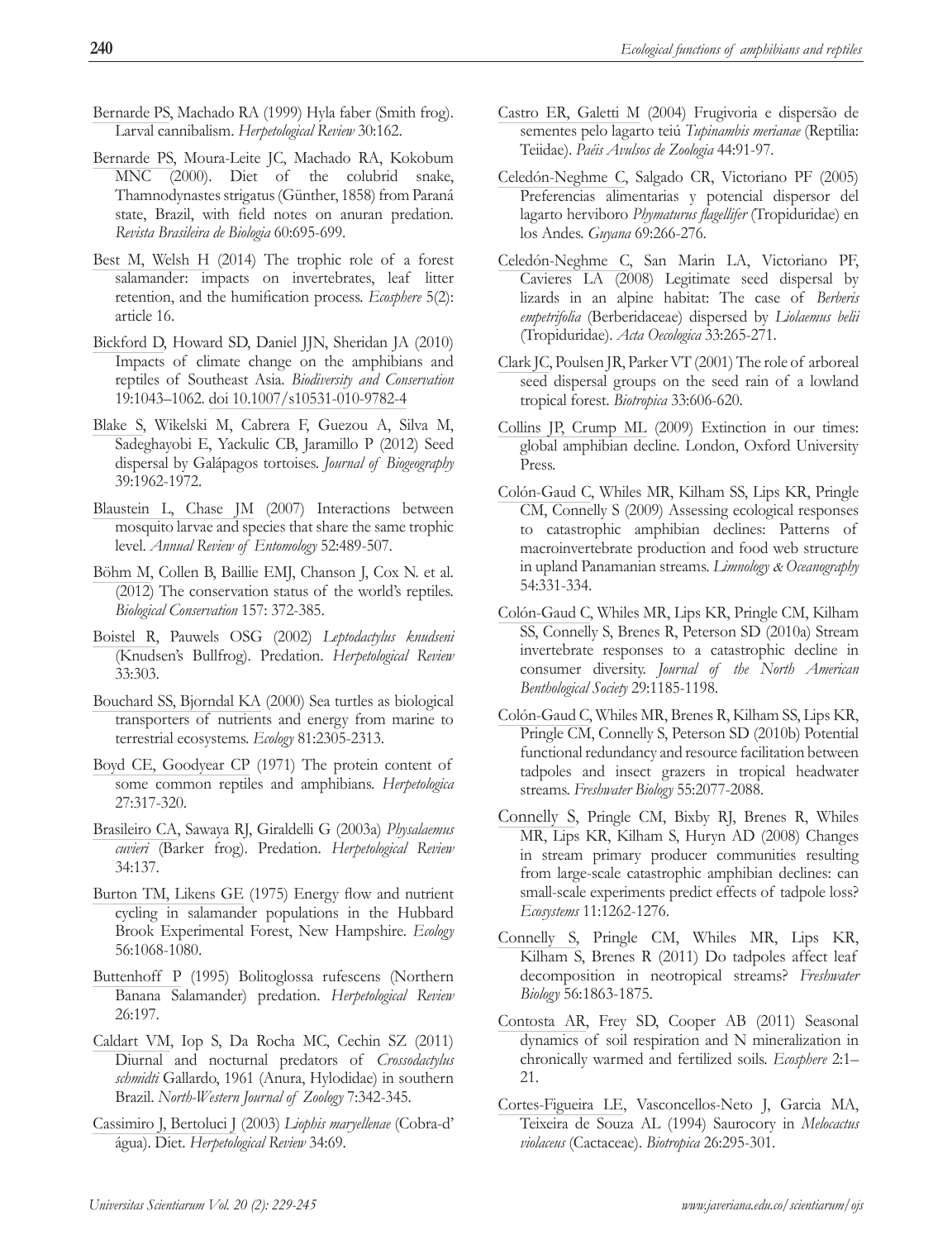- <span id="page-12-0"></span>[Costa-Pereira R,](#page-9-0) Martins FI, Sczesny-Moraes EA, Brascovit A (2010) Predation on young treefrogs (*Osteocephalus taurinus*) by arthropods (Insecta, Mantodea and Arachnida, Araneae) in Central Brazil. *Biota Neotropica*  10:469-472.
- [Creep RP](#page-4-0), Taylor A, Pflaum JR (2010) Bioturbation by a dominant detritivore in a headwater stream: litter excavation and effects on community structure. *Oikos* 119:1870-1876.
- [Cuello ME,](#page-9-0) Jara F, Vidoz Q (2005) *Atelognathus patagonicus* (NCN) predation. *Herpetological Review* 36:298.
- [Da Silva HR,](#page-2-0) De Britto-Pereira MC, Caramaschi U (1989) Frugivory and seed dispersal by *Hyla truncata*, a neotropical treefrog. *Copeia* 1989:781-783.
- [Da Silva HR, Britto-Pereira MC](#page-2-0) (2006) How much fruit do fruit-eating frogs eat? An investigation on the diet of *Xenohyla truncate* (Lissamphibia: Anura: Hylidae). *Journal of Zoology* 270:692-698.
- [Delia J](#page-9-0), Cisneros-Heredia DF, Whitney J, Murrieta-Galindo R (2010) Observations on the reproductive behavior of a Neotropical glassfrog, *Hyalinobatrachium fleischmanni*  (Anura: Centrolenidae) South American. *Journal of Herpetology* 5:1-12.
- [Del-Grande ML, Moura G](#page-9-0) (1997) *Hyla sanborni* (NCN). Predation. *Herpetological Review* 28:147.
- [De Souza CF](#page-2-0), Palmuti JC, Bertoluci J (2009) Food habits of snakes from the RPPN Feliciano Miguel Abdala, an Atlantic Forest fragment of southeastern Brazil. *Biota Neotropica* 9-1: 263-269.
- [DeVault TL, Krochmal AR](#page-9-0) (2002) Scavenging by snakes: an examination of the literature. *Herpetologica* 58:429-436.
- [Dial R, Roughgarden J](#page-2-0) (1995) Experimental removal of insectivores from rain forest canopy: direct and indirect effects. *Ecology* 76:1821-1834.
- [Duarte CF](#page-2-0), Vrcibradic D, Van SM (1999) *Chironius multiventris foveatus* (NCN). Prey. *Herpetological Review* 30:99-100.
- [Duellman WE, Trueb L](#page-9-0) (1994) Biology of amphibians. United States, The Johns Hopkins University press.
- [Feltrim AC, Zaninicechin ST](#page-9-0) (2000) *Helicops infrataeniatus* (NCN). Diet. *Herpetological Review* 31:46.
- [Fialho RF](#page-2-0) (1990) Seed dispersal by a lizard and a treefrogeffect of dispersal site on seed survivorship. *Biotropica*  22:423-424.
- [Figueiredo-de-Andrade CA](#page-9-0), Santana DJ, De Carvalho-e-Silva SP (2010) Predation on *Scinax x-signatus* (Anura: Hylidae) by the giant water bug *Lethocerus annulipes* (Hemiptera: Belostomatidae) in a Brazilian Restinga habitat. *Herpetology Notes* 3:53-54.
- [Fittkau EJ](#page-2-0) (1970) Role of caimans in the nutrient regime of mouth-lakes of amazon affluents (An hypothesis). *Biotropica* 2:138-142.
- [Fittkau EJ](#page-4-0) (1973) Crocodiles and the nutrient metabolism of amazonian waters. *Amazoniana* 4:103-133.
- [Flecker AS](#page-2-0), Feifarek BP, Taylor BW (1999) Ecosystem engineering by a tropical tadpole: density-dependent effects on habitat structure and larval growth rates. *Copeia* 1999:495-500.
- [Formanowicz DR](#page-9-0), Stewart MM, Townsend K., Pough FH, Brussard PF (1981) Predation by giant crab spiders on the puerto rican frog *Eleutherodactylus coqui. Herpetologica* 37:125-129.
- [Frost DR](#page-1-0) (2011) Amphibian Species of the World: an Online Reference. Version 5.5 (31 January, 2011). Available at: [http://research.amnh.org/vz /herpetology/amphibia/](http://research.amnh.org/vz/herpetology/amphibia/index.html) [index.html](http://research.amnh.org/vz/herpetology/amphibia/index.html). American Museum of Natural History, New York, USA. Accessed November 2012
- [Galindo-Uribe D, Hoyos-Hoyos JM](#page-5-0) (2007) Relaciones planta-herpetofauna: nuevas perspectivas para la investigación en Colombia. *Universietas Scientarium*, Revista de la Facultad de Ciencias edición especial I 12:9-34.
- [Gibbons JW](#page-1-0), Scott DE, Ryan TJ, Buhlmann KA, Tuberville TD, Metts BS, Greene JL, Mills T, Leiden Y, Poppy S, Winne CT (2000) The global decline of reptiles, deja-vu amphibians. *Bioscience* 50: 653-667.
- [Godínez-Álvarez H](#page-5-0) (2004) Pollination and seed dispersal by lizards: a review. *Revista Chilena de Historia Natural* 77:569-577.
- [Govenar B](#page-8-0) (2012) Energy transfer through food webs at hydrothermal vents: Linking the lithosphere to the biosphere. *Oceanography* 25:246-255.
- [Gray HM](#page-9-0), Green DM, Peters MJ (1999) *Physalaemus pustulosus* (Túngara Frog). Predation. *Herpetological Review* 30:93.
- [Greeney HF](#page-9-0), Gelis RA, Funk WC (2008) Predation on Caecilians (*Caecilia orientalis*) by Barred Hawks (*Leucopternis princeps*) depends on rainfall. *Herpetological Review* 39:162-164.
- [Grismer LL](#page-8-0) (2000) Two new species of skinks (Genus Sphenomorphus Fitzinger 1843) from the Seribuat Archipelago, West Malaysia. *Herpetological Natural History* 9: 151–162
- [Guzmán A, Stevenson PR](#page-2-0) (2008) Seed dispersal, habitat selection and movement patterns in the Amazonian tortoise, *Geochelone denticulata. Amphibia-Reptilia* 29:463- 472.
- [Haddad CF, Bastos RP](#page-9-0) (1997) Predation on the toad *Bufo crucifer* during reproduction (Anura: Bufonidae). *Amphibia-Reptilia* 18:295-298.
- [Hayes MP](#page-8-0) (1983) Predation on the Adults and Prehatching Stages of Glass Frogs (Centrolenidae). *Biotropica* 15:74- 76.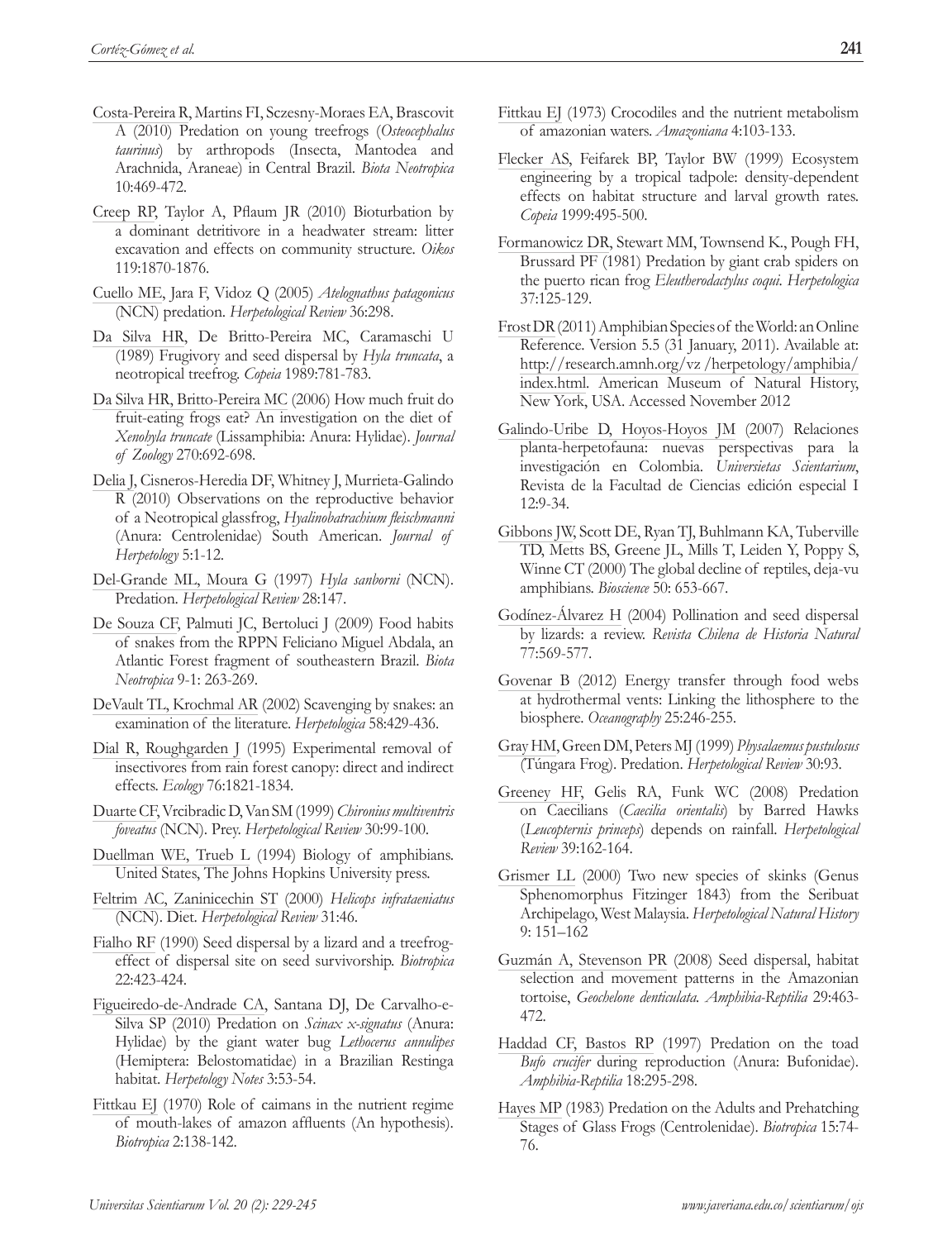- <span id="page-13-0"></span>[Henderson RW,](#page-2-0) Schwartz A, Noeske-Hallin TA (1987) Food habits of three colubrid tree snakes (Genus Uromacer) on Hispaniola. *Herpetologica* 43:241-248.
- [Heyer R, Muedeking MH](#page-9-0) (1976) Notes on tadpoles as prey for naiads and turtles. *Journal of the Washington Academy of Sciences* 66:235-239.
- [Heyer WR,](#page-2-0) McDiarmid RW, Weigmann DL (1975) Tadpoles, Predation and Pond Habitats in the Tropics. *Biotropica* 7:100-111.
- [Heymann EW](#page-8-0) (1987) A field observation of predation on a Moustached Tamarin (Saguinus mystx) by an anaconda. *International Journal of Primatology* 8(2): 193-195.
- [Hickerson C-AM](#page-3-0), Anthony CD, Walton BM (2012) Interactions among forest floor guild members in structurally simple microhabitats. *American Midland Naturalist* 168: 30–42.
- [Hocking DJ, Babbitt KJ](#page-1-0) (2014) Effects of Red-Backed Salamanders on Ecosystem Functions. *PLoS ONE* 9(1): e86854. [doi:10.1371/journal.pone.0086854](http://journals.plos.org/plosone/article?id=10.1371/journal.pone.0086854)
- [Homyack JA,](#page-8-0) Sucre EB, Haas CA, Fox TR (2010) Does Plethodon cinereus affect leaf litter decomposition and invertebrate abundances in mixed oak forest? *Journal of Herpetology* 44: 447–456.
- [Iverson JB](#page-2-0) (1985) Lizards as seed dispersers? *Journal of Herpetology* 19:292-293.
- [Jara F, Perotti MG](#page-9-0) (2004) *Pleurodema bufoninun* (NCN) and *Bufo spinulosus papillosus* (NCN). Predation. *Herpetological Review* 35:161.
- [Jax K](#page-1-0) (2005) Function and "functioning" in ecology: what does it mean? *Oikos* 11:641-648.
- [Jerozolimski A](#page-2-0), Ribeiro MB, Martins M (2009) Are tortoises important seed dispersers in Amazonian forests?. *Oecologia* 161:517-528.
- [Jones CG](#page-4-0), Lawton JH, Shackak M. (1994). Organisms as ecosystem engineers. *Oikos* 69: 373–386
- [Kitchell JF](#page-4-0), O'Neill RV, Webb D, Gallepp GW, Bartell SM, Koonce JF, Ausmus BS (1979) Consumer regulation of nutrient cycling. *BioScience* 29:28-34.
- [Kluge AG](#page-8-0) (1981) The life history, social organization, and parental behavior of Hyla rosenbergi Boulenger, a nest building gladiator frog. *Miscellaneous Publications Museum of Zoology University of Michigan* 160:1-170.
- [Kunz TH](#page-0-0), de Torrez EB, Bauer D, Lobova T, Fleming TH (2011) Ecosystem services provided by bats. *Annals of the New York Academy of Sciences* 1223:1-38.
- [Laverty TM, Dobson AP](#page-8-0) (2013)Dietay overlap between black caimans and spectacle caimans in the Peruvian Amazon. *Herpetologica* 69(1):91-101
- [Lips KR,](#page-1-0) Brem F, Brenes R, Reeve JD, Alford RA, Voyle J, Carey C (2006) Emerging infectious disease and the loss of biodiversity in a Neotropical amphibian community. *PNAS* 103:3165-3170.
- [Maerz JC](#page-8-0), Karuzas JM, Madison DM, Blossey B (2005) Introduced invertebrates are important prey for a generalist predator. *Diversity and Distributions* 11: 83–90.
- [Maffei F](#page-9-0), Ubaid FK, Jim J (2010) Predation of herps by spiders (Araneae) in the Brazilian Cerrado. *Herpetology Notes* 3:167-170.
- [Manzanilla OV,](#page-9-0) Manzanilla JP, Steines F (2008) Dos casos de anurofagia por Santinezia curvipes (Roewer, 1916) (Opiliones: Cranaidae). *Boletín Sociedad Entomológica Aragonesa* 42:317-319.
- [Marques OAV, Sazima I](#page-2-0) (1997) Diet and feeding behavior of the coral snake, Micrurus corallines, from the Atlantic forest of Brazil. *Herpetological Natural History* 5:88-93.
- [Mendes LC](#page-9-0) (1996) *Phyllomedusa distinct* (leaf-frog). Predation. *Herpetological Review* 27:141.
- [Mendes LC](#page-9-0) (2001) *Phyllomedusa distinct* (Leaf frog). Tadpole predation. *Herpetological Review* 32:103.
- [Menin M, Giaretta AA](#page-9-0) (2003) Predation on foam nests of leptodactyline frogs (Anura: Leptodactylidae) by larvae of Beckeriella niger (Diptera: Ephydridae). *Journal of Zoology* 261: 239-243.
- [Menin M](#page-9-0), Rodrigues D, Azevedo CS (2005) Predation on amphibians by spiders (Arachnida, Araneae) in the Neotropical region. *Phyllomedusa* 4:39-47.
- [Michaud EJ, Dixon JR](#page-2-0) (1989) Prey items of 20 species of the neotropical colubrid snake genus *Liophis*. *Herpetological Review* 20:39-41.
- [Milton Y, Kaspari M](#page-3-0) (2007) Bottom-up and top-down regulation of decomposition in a tropical forest. *Oecologia* 153: 163–172.
- [Moll M, Jansen KP](#page-2-0) (1995) Evidence for a role in seed dispersal by two tropical herbivorous turtles. *Biotropica*  27: 121-127.
- [Mooney KA](#page-8-0), Gruner DS, Barber NA, Van Bael SA, Philpott SM, "et al". (2010) Interactions among predators and the cascading effects of vertebrate insectivores on arthropod communities and plants. *Proceedings of the Academy of Natural Sciences of Philadelphia* 107: 7335– 7340.
- [Moore JW](#page-4-0) (2006) Animal ecosystem engineers in streams. *BioScience* 56:237- 246.
- [Mora JM](#page-9-0) (1999) *Leptodeira annulata* (culebra desteñida, banded cat-eye Snake). Diet. *Herpetological Review*  30:102.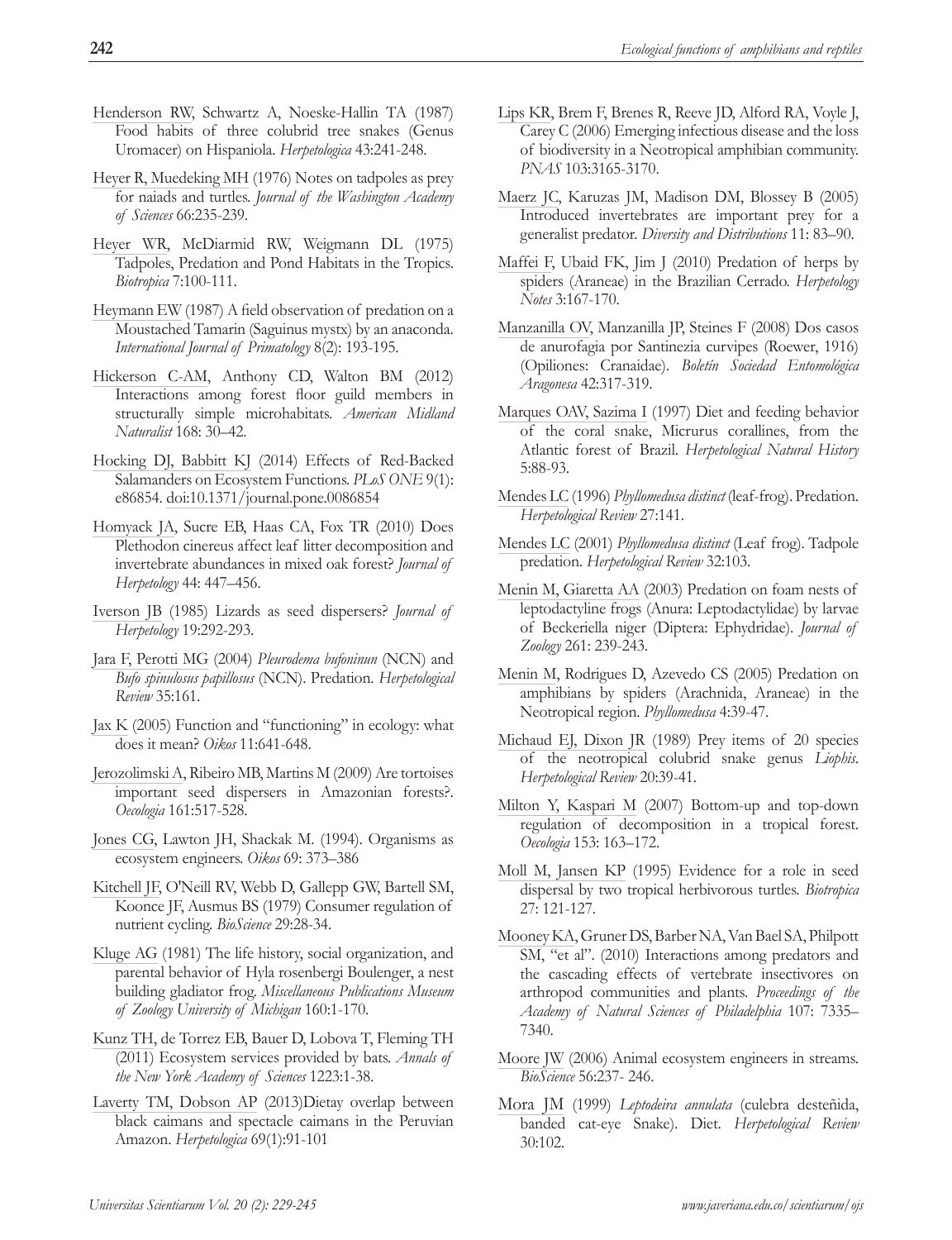- <span id="page-14-0"></span>[Morales-Betancour MAC,](#page-8-0) Lasso A., De la Ossa J, Fajardo-Patiño A. (Ed) (2013) Biologia y conservacion de los Crocodylia de Colombia. Serie editorial recursos hidrobiológicos y pesqueros continentales de Colombia. Instituto de Investigacion de recursos biologicos Alexander von Humboldt (IAvH). Bogotá, D.C,336p
- [Myers CW,](#page-8-0) Daly JW, Malkin B (1978) A dangerously toxic new frog (*Phyllobates*) used by Emberá Indians of western Colombia, with discussion of blowgun fabrication and dart poisoning. *Bulletin of the American Museum of Natural History* 161:1-72.
- [Ortega-Andrade HM](#page-9-0) (2008) *Agalychnis spurrelli* Boulenger (Anura, Hylidae): variación, distribución y sinonimia. *Papéis Avulsos de Zoologia* 48:103-117.
- [Ortiz RM](#page-8-0), Plotkin PT, Owens DW (1997) Predation olive ridley sea turtles (Lepidochelys olivacea) by the American crocodile (Crocodylus acutus) at playa Nancite, Costa Rica. *Chelonian Conservation and Biology* 2:585-587.
- [Pérez-Higareda G,](#page-2-0) Rangel-Rangel A, Smith HM, Chiszar D (1898) Comments on the Food and Feeding Habits of Morelet's Crocodile. *Copeia* 1989:1039-1041.
- [Peltzer PM, Lajmanovich RC](#page-2-0) (2003) *Hyla pulchella* (NCN). Predation. *Herpetological Review* 34:231.
- Peltzer PM, Lajmanovich RC, Attademo AM, Cejas W (2005) Diversidad y conservación de anuros en ecosistemas agrícolas de Argentina: implicancias en el control biológico de plagas. *Temas de la Biodiversidad del Litoral Fluvial Argentino II. INSUGEO, Miscelánea* 14:263- 280.
- [Pineda E](#page-9-0) (2003) *Hyla miotympanum* (Small-eared treefrog) predation. *Herpetological Review* 34:136-137.
- [Pough FH,](#page-0-0) Andrews RM, Cadle JE, Crump ML, Savitzky AH, Wells KD (2004) Herpetology. Upper Saddle River, Prentice-Hall.
- [Prado GM](#page-8-0) (2003) *Leptodactylus chaquensis* (NCN), *Pseudis paradoxa* (paradox frog), and *Phrynohyas venulosa* (veined treefrog). Predation. Snakes. *Herpetological Review* 34:231.
- [Prado GM, Borgo JH](#page-9-0) (2003) *Scinax altera* (NCN). Predation. *Herpetological Review* 34:238.
- [Pramuk JB, Alamillo H](#page-9-0) (2002) *Hyla nana* (Dwarf tree frog). Predation. *Herpetological Review* 33:46-47.
- [Puente-Rolón AR](#page-9-0) (2001) *Arrhyton exiguum* (Puerto Rican Garden Snake). Diet. *Herpetological Review* 32:261.
- [Ranvestel AW](#page-2-0), Lips KR, Pringle CM, Whiles MR, Bixby RJ (2004) Neotropical tadpoles influence stream benthos: evidence for the ecological consequences of decline in amphibian populations. *Freshwater Biology* 49:274-285.
- [Reading CJ,](#page-1-0) Luiselli LM, Akani GC, Bonnet X, Amori G, Ballouard JM, Filippi E, Naulleau G, Pearson D, Rugiero L (2010) Are snake populations in widespread decline? *Biology Letters* 6:1-4.
- [Rivas J](#page-8-0), Thorbjarnarson JB, Muñoz CM, Owens RY (1999) *Eunectes murinus* (Green Anaconda). Caiman predation. *Herpetological Review* 30:101.
- [Rivera AL](#page-2-0) (2010) Comparación de la germinación de semillas de pimienta gorfa (Pimenta dioica), consumidas por la iguana verde (Iguana iguana) y la iguana espinosa (Ctenosaura acanthura). Trabajo de Grado. Facultad de la Biología de la Universidad Veracruzana. http:// cdigital.uv.mx/bitstream/123456789/29359/1/ LenzRivera.pdf
- [Rodríguez RJ, González BR](#page-2-0) (2000) Evaluación de la capacidad depredadora de Osteopilus septentrionalis (Anura:Hylidae) sobre larvas de *Culex quinquefasciatus* (Diptera: Culicidae) en condiciones de laboratorio y de semicampo. *Boletín de Malariología y Saneamiento Ambiental* 11:12.
- [Rueda-Almonacid JV](#page-1-0) (1999) Anfibios y reptiles amenazadas de extinción en Colombia. *Revista de la Academia Colombiana de Ciencias Exactas, Físicas y Naturales* 23:475-498.
- [Ryan MJ,](#page-9-0) Tuttle MD, Rand AS (1982) Bat predation and sexual advertisement in a neotropical anuran. *The American Naturalist* 119:136-139.
- [Sadeghayobi E](#page-2-0), Blake S, Wikelski M, James G, Mackie R, Cabrera F (2011) Digesta retention time in the Galápagos tortoise (*Chelonoidis nigra*). *Comparative Biochemistry and Physiology, Part A* 160:493-497.
- [Santana DJ](#page-9-0), Da Silva ET, De Oliveira EF (2009) Predação de *Dendropsophus elegans* (Anura, Hylidae) por *Phoneutria nigriventer* (Araneae, Ctenidae) em Viçosa, Minas Gerais, Brasil. *Boletim do Museu de Biologia Mello Leitão* 26:59-65.
- [Santos-Silva CS, Ferrari SF](#page-9-0) (2012) Predation on *Dendropsophus soaresi* (Anura: Hylidae) by a diving beetle (Coleoptera: Dytiscidae) in Raso da Catarina, northeastern Brazil. *Herpetology Notes* 5:11-12.
- [Sin H](#page-3-0), Beard KH, Pitt WC (2008) An invasive frog, Eleutherodactylus coqui, increases new leaf production and leaf litter decomposition rates through nutrient cycling in Hawaii. *Biological Invasions* 10: 335–345.
- [Sazima I, Strüssmann C](#page-9-0) (1990) Necrofagia em serpentes brasileiras: exemplos e previsões. *Revista Brasileira de Biologia* 50:463-468.
- [Sazima I, Sazima C](#page-2-0), Sazima M (2005) Little dragons prefer flowers to maidens: a lizard that laps nectar and pollinates trees. *Biota Neotropica* 5:185-192.
- [Sazima I,](#page-2-0) Sazima C, Sazima, M (2009) A catch-all leguminous tree: *Erythrina velutina* visited and pollinated by vertebrates at an oceanic island. *Australian Journal of Botany* 7:26-30.
- [Schiesari L](#page-8-0), Werner EE, Kling GW (2009) Carnivory and resource-based niche differentiation in anuran larvae: implications for food web and experimental ecology. *Freshwater Biology* 54:572-586.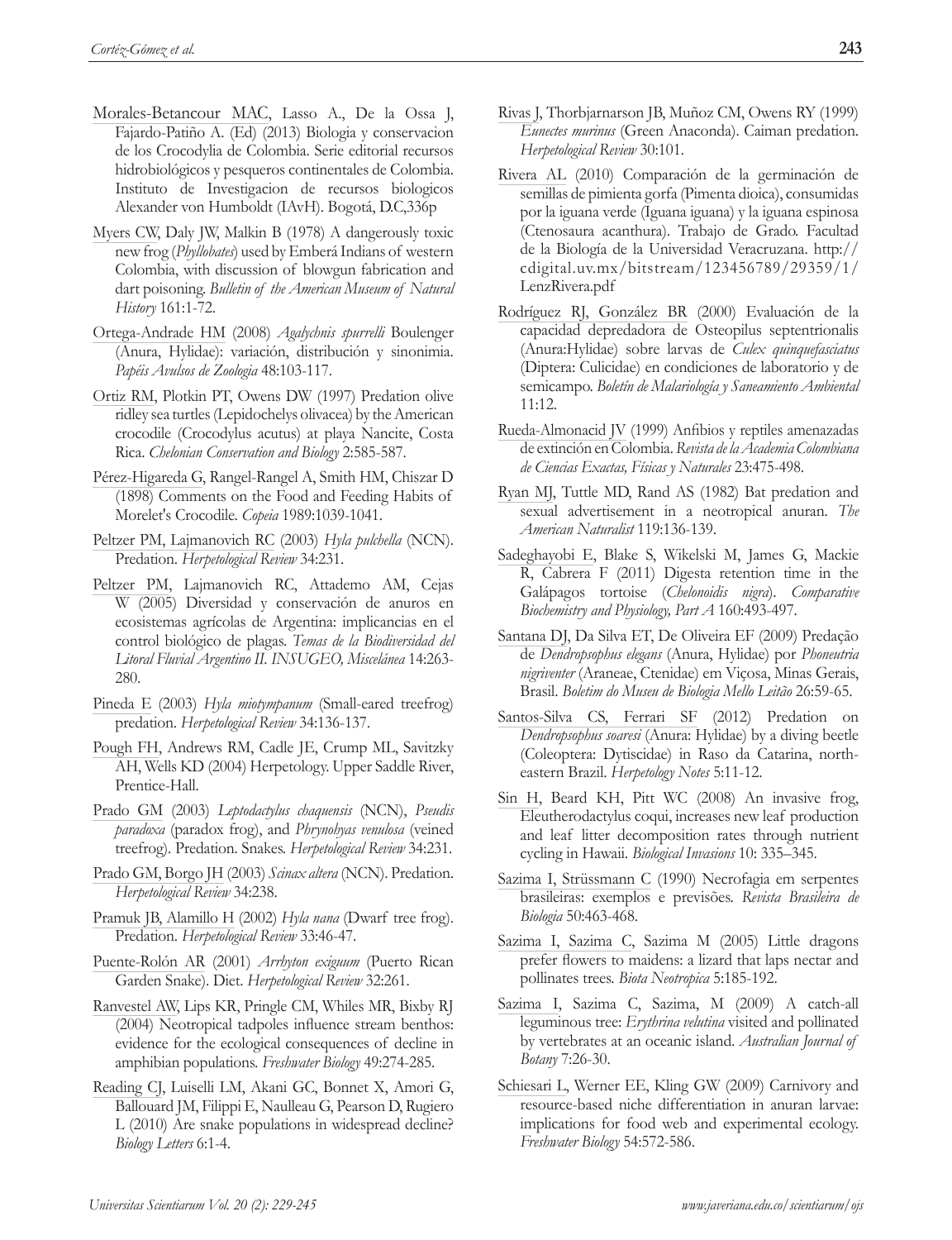- <span id="page-15-0"></span>[Schmitz OJ](#page-8-0) (2008) Effects of predat or hunting mode on grassland ecosystem function. *Science* 319: 952–954.
- [Schmitz OJ, Sokol-Hessner L](#page-8-0) (2002) Linearity in the aggregate effects of multiple predators in a food web. *Ecology Letters* 5: 168–172.
- [Sekercioglu CH](#page-0-0) (2006) Increasing awareness of avian ecological function. *Trends in Ecology* & *Evolution* 21: 464–471.
- [Silva JSB, Hillesheim R](#page-8-0) (2004) *Tupinambis merianae* (tegu). Diet. *Herpetological Review* 35:399
- [Sin H](#page-3-0), Beard KH, Pitt WC (2008) An invasive frog, *Eleutherodactylus coqui*, inceases new leaf production and leaf litter decomposition rates through nutrient cycling in Hawaii. *Biology Invaions* 10:335-345.
- [Spielman A, Sullivan J](#page-2-0) (1974) Predation on peridomestic mosquitoes by hylid tadpoles on grand Bahama island. *The American Journal of Tropical Medicine and Hygiene* 23:704-709.
- [Spiller DA, Schoener TW](#page-2-0) (1990) A terrestrial fiel experiment showing the impact of eliminating top predators on foliage damage. *Letters to Nature* 347:469-472.
- [Spiller DA, Schoener TW](#page-8-0) (1997) Folivory on Islands with and without Insectivorous lizards: an eight-year study. *Oikos* 78:15-22.
- [Solé M, Kwet A](#page-9-0) (2003) *Liophis jaegeri* (Jaeger's Ground Snake). Diet. *Herpetological Review* 34:69.
- [Solomon CT](#page-4-0), Flecker AS, Taylor BW (2004) Testing the role of sediment-mediated interactions between tadpoles and armored catfish in a Neotropical stream. *Copeia* 2004:610-616.
- [Strong JN, Fragoso JM](#page-2-0) (2006) Seed dispersal by *Geochelone carbonaria* and *Geochelone denticulata* in northwestern Brazil. *Biotropica* 38:683-686.
- [Stuart SN,](#page-1-0) Chanson JS, Cox NA, Young BE, Rodrigues AS, Fischman DL, Waller RW (2004) Status and trends of amphibian declines and extinctions worldwide. *Science*  306:1783-1786.
- [Stewart M, Woolbright L](#page-3-0) (1996) Amphibians. In: Reagan D, Waide R (eds) The Food Web of a Tropical Rain Forest. The University of Chicago Press, Chicago, USA, pp 363-398
- [Summers K](#page-9-0) (1999) *Dendrobates auratus* (Green poison frog). Predation. *Herpetological Review* 30:91.
- [Toledo LF](#page-9-0) (2003) Predation on seven South American anuran species by water bugs (Belostomatidae). *Phyllomedusa* 2:105-108.
- [Toledo LF](#page-9-0) (2005) Predation of juvenile and adult anurans by invertebrates: current knowledge and perspectives. *Herpetological Review* 36:395-400.
- [Traveset A](#page-2-0) (1990) *Ctenosaura similis* Gray (Iguanidae) as a seed disperser in a central American deciduous forest. *The American Midland Naturalist* 123: 402-404.
- [Tyler MJ](#page-0-0), Wassersug R, Smith B (2007) How frogs and humans interact: influences beyond habitat destruction, epidemics and global warming. *Applied Herpetology*  4:1-18.
- [Uetz P.](#page-1-0) (2012) The Reptile Database. [http://www.reptile](http://www.reptile-database.orghttp://www.reptile-database.org/)[database.org](http://www.reptile-database.orghttp://www.reptile-database.org/). Retrieved November 2012.
- [Urbina-Cardona JN](#page-0-0) (2008) Conservation of Neotropical herpetofauna: research trends and challenges. *Tropical Conservation Science* 1:359-375.
- [Vaira M, Coria G](#page-9-0) (1994) *Leptodactylus ocellatus* (Rana criolla). Predation. *Herpetological Review* 25:118.
- [Valencia A,](#page-0-0) Cortes AM, Ruiz CA (2013) Ecosystem services provided by amphibians and reptiles in Neotropical ecosystems. *International Journal of Biodiversity Science, Ecosystem Services* & *Management* 9(3): 2-16. [http://dx.doi.](http://www.tandfonline.com/doi/abs/10.1080/21513732.2013.821168#.VQz0EmeUAfg) [org/10.1080/21513732.2013.821168](http://www.tandfonline.com/doi/abs/10.1080/21513732.2013.821168#.VQz0EmeUAfg)
- [Valencia A,](#page-9-0) Torres DM, Castro HF (2011) Depredación de huevos de *Hyalinobatrachium aureoguttatum* (Anura: Centrolenidae) por artrópodos. *Boletín del Museo de Entomología de la Universidad del Valle* 12:48-50.
- [Valido A, Olesen JM](#page-5-0) (2007) The importance of lizards as frugivores and seed dispersers. p 124-147. In: Dennis AJ, Schupp EW, Green RJ, Westcott (Eds.): Seed dispersal: theory and its application in a changing world. Wallingford, CAB International.
- [Vanni MJ](#page-3-0) (2002) Nutrient cycling by animals in freshwater ecosystems. *Annual Review of Ecology, Evolution, and Systematics* 33:341-370.
- [Varela RO, Bucher EH](#page-2-0) (2002) Seed dispersal by *Chelonoidis chilensis* in the chaco dry woodland of Argentina. *Journal of Herpetology* 36:137-140.
- [Vaz-Silva W,](#page-2-0) Rodrigues HL, Da Silva NJ (2003) *Leptodactylus labyrinthicus* (Labyrinth frog). Diet. *Herpetological Review* 34:359.
- [Verdade VK](#page-2-0), Schiesari LC, Bertoluci JA (2000) Diet of juvenile aquatic caecilians, *Typhlonectes compressicauda. Journal of Herpetology* 34:291-293.
- [Vilá M](#page-3-0) (1998) Efectos de la diversidad de especies en el funcionamiento de los ecosistemas. *Orsis* 13:105-117.
- Villa J, Townsend DS (1983) Viable Frog Eggs Eaten by Phorid Fly Larvae. *Journal of Herpetology* 17:278-281.
- [Villa J](#page-8-0), McDiarmid RW, Gallardo JM (1982) Arthropod predators of Leptodactylid frog foam nests. *Brenesia*  19:577-589.
- [Villanueva-Rivera LJ,](#page-9-0) Joglar RL, Li-Objio FC (2000) *Eleutherodactylus coqui* (Coqui). *Predation. Herpetological*  Review 31:100.